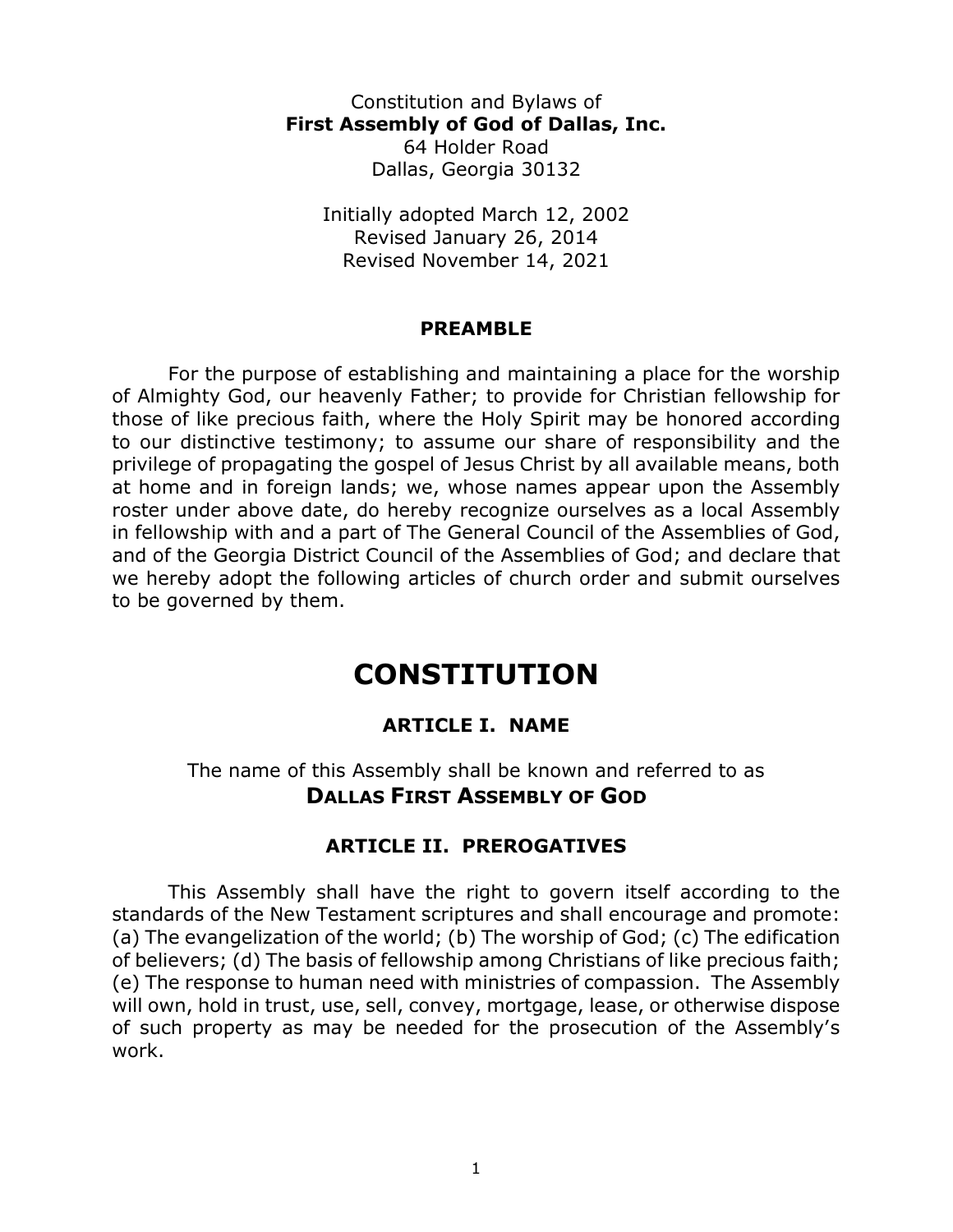#### **ARTICLE III. AFFILIATION AND RELATIONSHIP**

The Assembly declares itself to be voluntarily in cooperative fellowship with assemblies of like precious faith associated in the Georgia District Council, and The General Council of the Assemblies of God, with headquarters at Springfield, Missouri, and share in the privileges and assume the responsibilities associated with this affiliation.

#### **ARTICLE IV. PRINCIPLES OF FELLOWSHIP**

The Assembly shall represent the body of Christ as described in the New Testament. It shall recognize the principles inherent in the Body as also inherent in this Fellowship, particularly the principles of unity, cooperation, and equality. It recognizes that these principles will enable it to achieve its priority reason for being as an agency of God for evangelizing the world, as a corporate body in which believers may worship God, as a channel of God's purpose to build a body of saints being perfected in the image of His Son, and to be a people who demonstrate God's love and compassion for all the world.

### **ARTICLE V. STATEMENT OF FUNDAMENTAL TRUTHS**

This Assembly accepts the Holy Scriptures as the revealed will of God, the all-sufficient rule of faith and practice, and for the purpose of maintaining general unity, adopts the Statement of Fundamental Truths of the General Council of the Assemblies of God as may be amended and adopted by the General Council from time to time. The current version of the Assemblies of God Statement of Fundamental Truths provides:

#### *1. THE SCRIPTURES INSPIRED*

The Scriptures, both the Old and New Testaments, are verbally inspired of God and are the revelation of God to man, the infallible, authoritative rule of faith and conduct.

- 2 Timothy 3:15-17 [**[KJV](http://bible.gospelcom.net/bible?language=English&version=KJV&passage=2+Timothy+3:15-17)**/**[NIV](http://bible.gospelcom.net/bible?language=English&version=NIV&passage=2+Timothy+3:15-17)**]
- 1 Thessalonians 2:13 [**[KJV](http://bible.gospelcom.net/bible?language=English&version=KJV&passage=1+Thessalonians+2:13)**/**[NIV](http://bible.gospelcom.net/bible?language=English&version=NIV&passage=1+Thessalonians+2:13)**]
- 2 Peter 1:21 [**[KJV](http://bible.gospelcom.net/bible?language=English&version=KJV&passage=2+Peter+1:21)**/**[NIV](http://bible.gospelcom.net/bible?language=English&version=NIV&passage=2+Peter+1:21)**]

#### *2. THE ONE TRUE GOD*

The one true God has revealed Himself as the eternally self-existent "I AM," the Creator of heaven and earth and the Redeemer of mankind. He has further revealed Himself as embodying the principles of relationship and association as Father, Son and Holy Spirit.

- Deuteronomy 6:4 [**[KJV](http://bible.gospelcom.net/bible?language=English&version=KJV&passage=Deuteronomy+6:4)**/**[NIV](http://bible.gospelcom.net/bible?language=English&version=NIV&passage=Deuteronomy+6:4)**]
- Isaiah 43:10-11 [**[KJV](http://bible.gospelcom.net/bible?language=English&version=KJV&passage=Isaiah+43:10-11)**/**[NIV](http://bible.gospelcom.net/bible?language=English&version=NIV&passage=Isaiah+43:10-11)**]
- Matthew 28:19 [**[KJV](http://bible.gospelcom.net/bible?language=English&version=KJV&passage=Matthew+28:19)**/**[NIV](http://bible.gospelcom.net/bible?language=English&version=NIV&passage=Matthew+28:19)**]
- Luke 3:22 [**[KJV](http://bible.gospelcom.net/bible?language=English&version=KJV&passage=Luke+3:22)**/**[NIV](http://bible.gospelcom.net/bible?language=English&version=NIV&passage=Luke+3:22)**]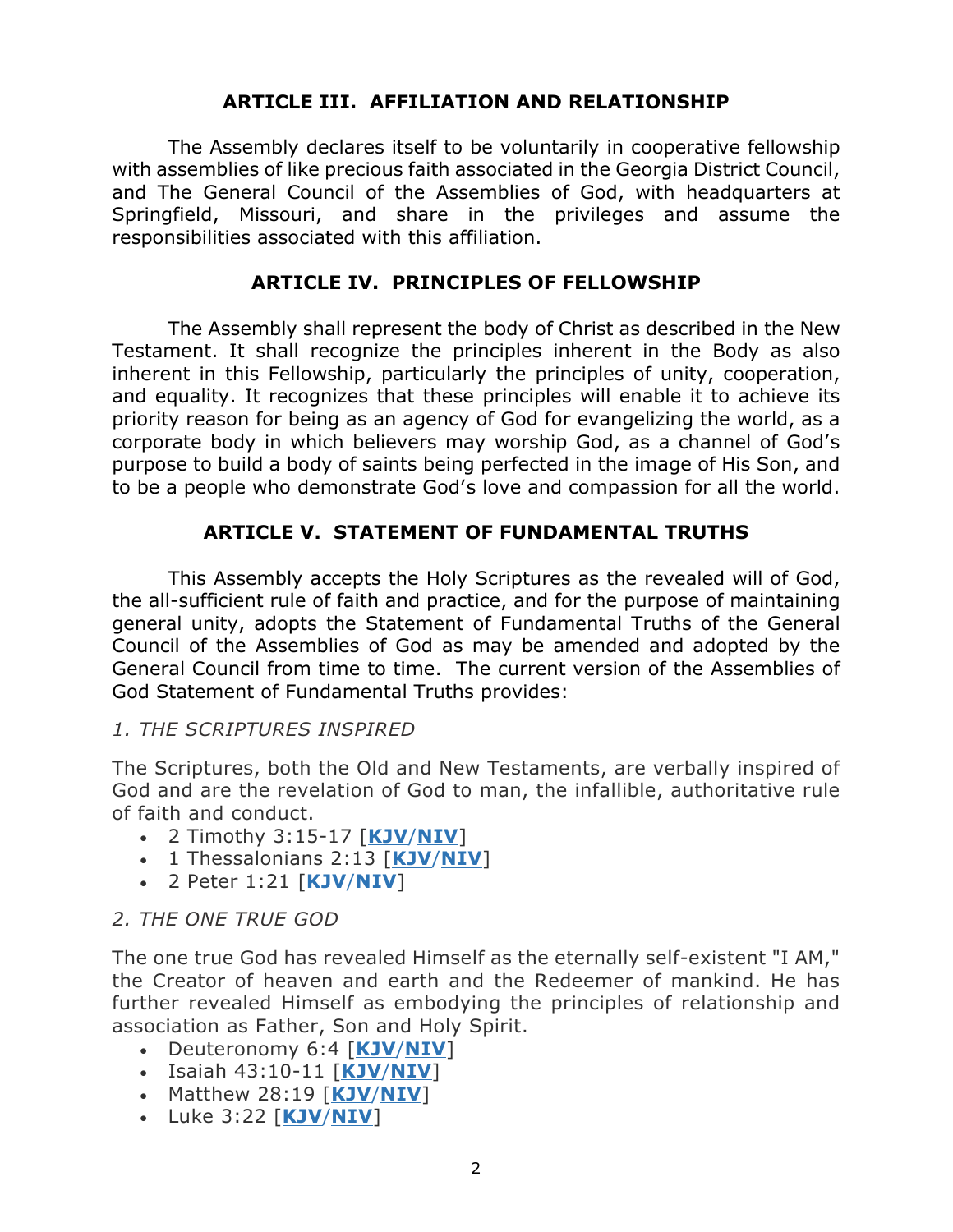### *THE ADORABLE GODHEAD*

*A. Terms Defined*

The terms "Trinity" and "persons" as related to the Godhead, while not found in the Scriptures, are words in harmony with Scripture, whereby we may convey to others our immediate understanding of the doctrine of Christ respecting the Being of God, as distinguished from "gods many and lords many." We therefore may speak with propriety of the Lord our God who is One Lord, as a trinity or as one Being of three persons, and still be absolutely scriptural.

- Matthew 28:19 [**[KJV](http://bible.gospelcom.net/bible?language=English&version=KJV&passage=Matthew+28:19)**/**[NIV](http://bible.gospelcom.net/bible?language=English&version=NIV&passage=Matthew+28:19)**]
- 2 Corinthians 13:14 [**[KJV](http://bible.gospelcom.net/bible?language=English&version=KJV&passage=2+Corinthians+13:14)**/**[NIV](http://bible.gospelcom.net/bible?language=English&version=NIV&passage=2+Corinthians+13:14)**]
- John 14:16-17 [**[KJV](http://bible.gospelcom.net/bible?language=English&version=KJV&passage=John+14:16-17)**/**[NIV](http://bible.gospelcom.net/bible?language=English&version=NIV&passage=John+14:16-17)**]

### *B. Distinction and Relationship in the Godhead*

Christ taught a distinction of Persons in the Godhead which He expressed in specific terms of relationship, as Father, Son, and Holy Spirit, but that this distinction and relationship, as to its mode is inscrutable and incomprehensible, because unexplained.

- Luke 1:35 [**[KJV](http://bible.gospelcom.net/bible?language=English&version=KJV&passage=Luke+1:35)**/**[NIV](http://bible.gospelcom.net/bible?language=English&version=NIV&passage=Luke+1:35)**]
- 1 Corinthians 1:24 [**[KJV](http://bible.gospelcom.net/bible?language=English&version=KJV&passage=1+Corinthians+1:24)**/**[NIV](http://bible.gospelcom.net/bible?language=English&version=NIV&passage=1+Corinthians+1:24)**]
- Matthew 11:25-27 [**[KJV](http://bible.gospelcom.net/bible?language=English&version=KJV&passage=Matthew+11:25-27)**/**[NIV](http://bible.gospelcom.net/bible?language=English&version=NIV&passage=Matthew+11:25-27)**]
- Matthew 28:19 [**[KJV](http://bible.gospelcom.net/bible?language=English&version=KJV&passage=Matthew+28:19)**/**[NIV](http://bible.gospelcom.net/bible?language=English&version=NIV&passage=Matthew+28:19)**]
- 2 Corinthians 13:14 [**[KJV](http://bible.gospelcom.net/bible?language=English&version=KJV&passage=2+Corinthians+13:14)**/**[NIV](http://bible.gospelcom.net/bible?language=English&version=NIV&passage=2+Corinthians+13:14)**]
- 1 John 1:3-4 [**[KJV](http://bible.gospelcom.net/bible?language=English&version=KJV&passage=1+John+1:3-4)**/**[NIV](http://bible.gospelcom.net/bible?language=English&version=NIV&passage=1+John+1:3-4)**]

### C. *Unity of the One Being of Father, Son and Holy Spirit*

Accordingly, therefore, there is that in the Father which constitutes him the Father and not the Son; there is that in the Son which constitutes Him the Son and not the Father; and there is that in the Holy Spirit which constitutes Him the Holy Spirit and not either the Father or the Son. Wherefore the Father is the Begetter, the Son is the Begotten, and the Holy Spirit is the one proceeding from the Father and the Son. Therefore, because these three persons in the Godhead are in a state of unity, there is but one Lord God Almighty and His name one.

- John 1:18 [**[KJV](http://bible.gospelcom.net/bible?language=English&version=KJV&passage=John+1:18)**/**[NIV](http://bible.gospelcom.net/bible?language=English&version=NIV&passage=John+1:18)**]
- John 15:26 [**[KJV](http://bible.gospelcom.net/bible?language=English&version=KJV&passage=John+15:26)**/**[NIV](http://bible.gospelcom.net/bible?language=English&version=NIV&passage=John+15:26)**]
- John 17:11 [**[KJV](http://bible.gospelcom.net/bible?language=English&version=KJV&passage=John+17:11)**/**[NIV](http://bible.gospelcom.net/bible?language=English&version=NIV&passage=John+17:11)**]
- John 17:21 [**[KJV](http://bible.gospelcom.net/bible?language=English&version=KJV&passage=John+17:21)**/**[NIV](http://bible.gospelcom.net/bible?language=English&version=NIV&passage=John+17:21)**]
- Zechariah 14:9 [**[KJV](http://bible.gospelcom.net/bible?language=English&version=KJV&passage=Zechariah+14:9)**/**[NIV](http://bible.gospelcom.net/bible?language=English&version=NIV&passage=Zechariah+14:9)**]

### *D. Identity and Cooperation in the Godhead*

The Father, the Son and the Holy Spirit are never identical as to Person; nor confused as to relation; nor divided in respect to the Godhead; nor opposed as to cooperation. The Son is in the Father and the Father is in the Son as to relationship. The Son is with the Father and the Father is with the Son, as to fellowship. The Father is not from the Son, but the Son is from the Father, as to authority. The Holy Spirit is from the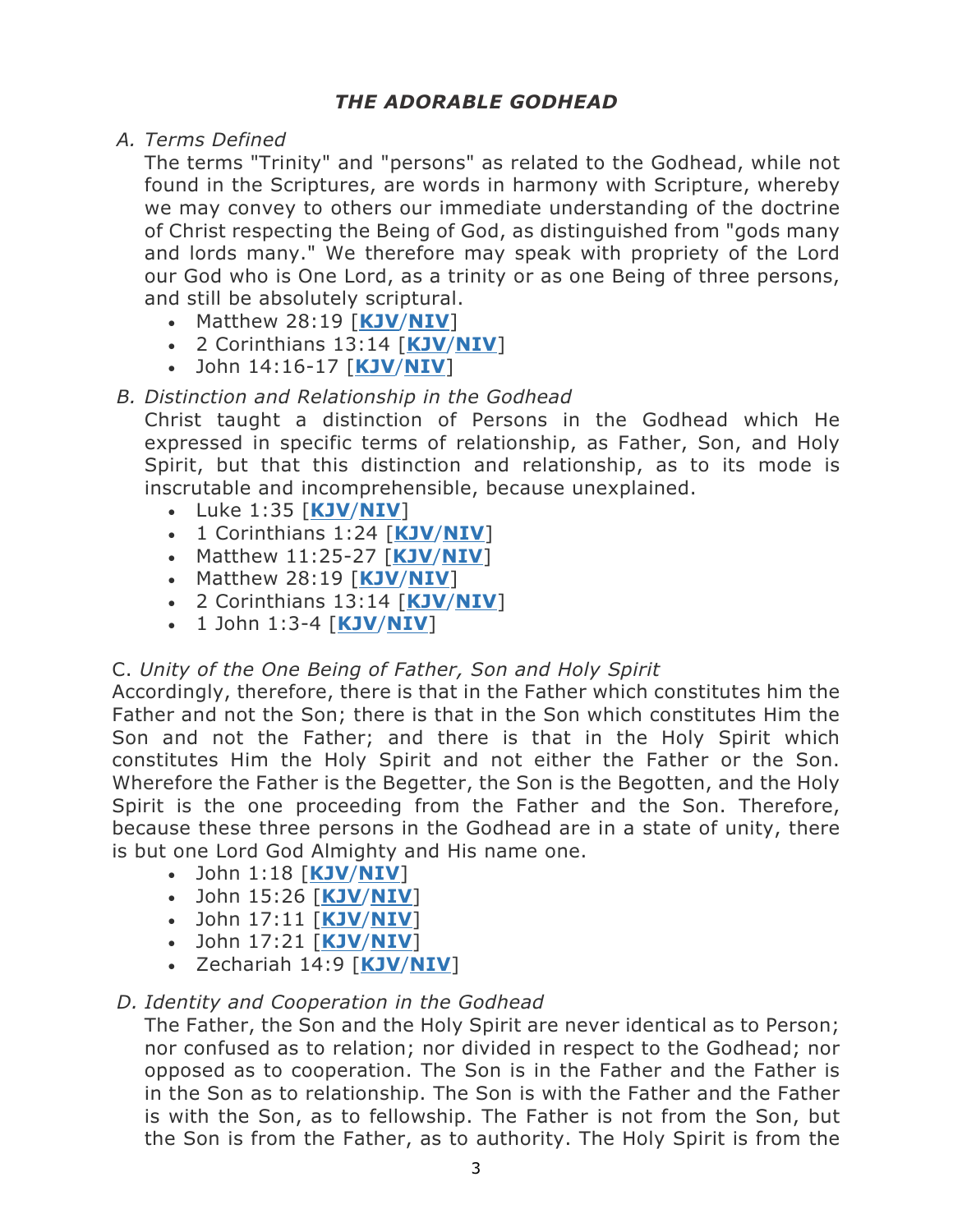Father and the Son proceeding, as to nature, relationship, cooperation and authority. Hence, neither Person in the Godhead either exists or works separately or independently of the others.

- John 5:17-30 [**[KJV](http://bible.gospelcom.net/bible?language=English&version=KJV&passage=John+5:17-30)**/**[NIV](http://bible.gospelcom.net/bible?language=English&version=NIV&passage=John+5:17-30)**]
- John 5:32 [**[KJV](http://bible.gospelcom.net/bible?language=English&version=KJV&passage=John+5:32)**/**[NIV](http://bible.gospelcom.net/bible?language=English&version=NIV&passage=John+5:32)**]
- John 5:37 [**[KJV](http://bible.gospelcom.net/bible?language=English&version=KJV&passage=John+5:37)**/**[NIV](http://bible.gospelcom.net/bible?language=English&version=NIV&passage=John+5:37)**]
- John 8:17-18 [**[KJV](http://bible.gospelcom.net/bible?language=English&version=KJV&passage=John+8:17-18)**/**[NIV](http://bible.gospelcom.net/bible?language=English&version=NIV&passage=John+8:17-18)**]

### *E. The Title, Lord Jesus Christ*

The appellation, "Lord Jesus Christ," is a proper name. It is never applied in the New Testament, either to the Father or to the Holy Spirit. It therefore belongs exclusively to the Son of God.

- Romans 1:1-7 [**[KJV](https://www.biblegateway.com/passage/?search=Romans+1%3A+1-7&version=KJV)**/**[NIV](https://www.biblegateway.com/passage/?search=Romans+1%3A+1-7&version=NIV)**]
- 2 John 3 [**[KJV](http://bible.gospelcom.net/bible?language=English&version=KJV&passage=2+John+1:3)**/**[NIV](http://bible.gospelcom.net/bible?language=English&version=NIV&passage=2+John+1:3)**]

### *F. The Lord Jesus Christ, God with Us*

The Lord Jesus Christ, as to His divine and eternal nature, is the proper and only Begotten of the Father, but as to His human nature, He is the proper Son of Man. He is therefore, acknowledged to be both God and man; who because He is God and man is "Immanuel," God with us.

- Matthew 1:23 [**[KJV](http://bible.gospelcom.net/bible?language=English&version=KJV&passage=Matthew%201:23)**/**[NIV](http://bible.gospelcom.net/bible?language=English&version=NIV&passage=Matthew%201:23)**]
- 1 John 4:2 [**[KJV](http://bible.gospelcom.net/bible?language=English&version=KJV&passage=1%20John%204:2)**/**[NIV](http://bible.gospelcom.net/bible?language=English&version=NIV&passage=1%20John%204:2)**]
- 1 John 4:10 [**[KJV](http://bible.gospelcom.net/bible?language=English&version=KJV&passage=1%20John%204:10)**/**[NIV](http://bible.gospelcom.net/bible?language=English&version=NIV&passage=1%20John%204:10)**]
- 1 John 4:14 [**[KJV](http://bible.gospelcom.net/bible?language=English&version=KJV&passage=1%20John%204:14)**/**[NIV](http://bible.gospelcom.net/bible?language=English&version=NIV&passage=1%20John%204:14)**]
- Revelation 1:13 [**[KJV](http://bible.gospelcom.net/bible?language=English&version=KJV&passage=Revelation%201:13)**/**[NIV](http://bible.gospelcom.net/bible?language=English&version=NIV&passage=Revelation%201:13)**]
- Revelation 1:17 [**[KJV](http://bible.gospelcom.net/bible?language=English&version=KJV&passage=Revelation%201:17)**/**[NIV](http://bible.gospelcom.net/bible?language=English&version=NIV&passage=Revelation%201:17)**]
- *G. The Title, Son of God*

Since the name "Immanuel" embraces both God and man in the one Person, our Lord Jesus Christ, it follows that the title, Son of God, describes His proper deity, and the title, Son of Man, His proper humanity. Therefore, the title Son of God, belongs to the order of eternity, and the title, Son of Man, to the order of time.

- Matthew 1:21-23 [**[KJV](http://bible.gospelcom.net/bible?language=English&version=KJV&passage=Matthew+1:21-23)**/**[NIV](http://bible.gospelcom.net/bible?language=English&version=NIV&passage=Matthew+1:21-23)**]
- 2 John 1:3 [**[KJV](http://bible.gospelcom.net/bible?language=English&version=KJV&passage=2+John+1:3)**/**[NIV](http://bible.gospelcom.net/bible?language=English&version=NIV&passage=2+John+1:3)**]
- 1 John 3:8 [**[KJV](http://bible.gospelcom.net/bible?language=English&version=KJV&passage=1+John+3:8)**/**[NIV](http://bible.gospelcom.net/bible?language=English&version=NIV&passage=1+John+3:8)**]
- Hebrews 7:3 [**[KJV](http://bible.gospelcom.net/bible?language=English&version=KJV&passage=Hebrews+7:3)**/**[NIV](http://bible.gospelcom.net/bible?language=English&version=NIV&passage=Hebrews+7:3)**]
- Hebrews 1:1-13 [**[KJV](http://bible.gospelcom.net/bible?language=English&version=KJV&passage=Hebrews+1:1-13)**/**[NIV](http://bible.gospelcom.net/bible?language=English&version=NIV&passage=Hebrews+1:1-13)**]

### *H. Transgression of the Doctrine of Christ*

Wherefore, it is a transgression of the Doctrine of Christ to say that Jesus Christ derived the title, Son of God, solely from the fact of the incarnation, or because of His relation to the economy of redemption. Therefore, to deny that the Father is a real and eternal Father, and that the Son is a real and eternal Son, is a denial of the distinction and relationship in the Being of God; a denial of the Father, and the Son; and a displacement of the truth that Jesus Christ is come in the flesh.

• 2 John 1:9 [**[KJV](http://bible.gospelcom.net/bible?language=English&version=KJV&passage=2+John+1:9)**/**[NIV](http://bible.gospelcom.net/bible?language=English&version=NIV&passage=2+John+1:9)**]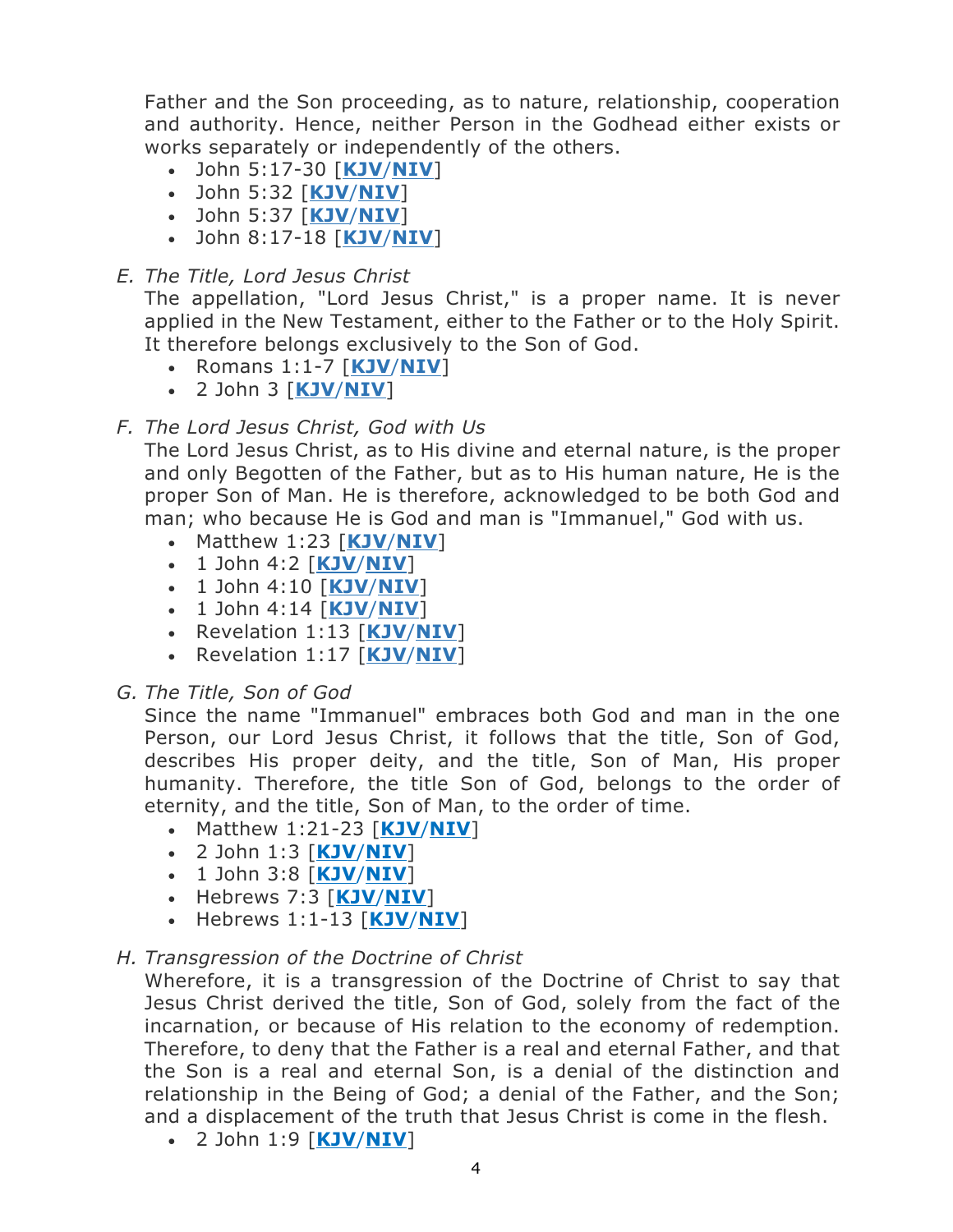- John 1:1 [**[KJV](http://bible.gospelcom.net/bible?language=English&version=KJV&passage=John+1:1)**/**[NIV](http://bible.gospelcom.net/bible?language=English&version=NIV&passage=John+1:1)**]
- John 1:2 [**[KJV](http://bible.gospelcom.net/bible?language=English&version=KJV&passage=John+1:2)**/**[NIV](http://bible.gospelcom.net/bible?language=English&version=NIV&passage=John+1:2)**]
- John 1:14 [**[KJV](http://bible.gospelcom.net/bible?language=English&version=KJV&passage=John+1:14)**/**[NIV](http://bible.gospelcom.net/bible?language=English&version=NIV&passage=John+1:14)**]
- John 1:18 [**[KJV](http://bible.gospelcom.net/bible?language=English&version=KJV&passage=John+1:18)**/**[NIV](http://bible.gospelcom.net/bible?language=English&version=NIV&passage=John+1:18)**]
- John 1:29 [**[KJV](http://bible.gospelcom.net/bible?language=English&version=KJV&passage=John+1:29)**/**[NIV](http://bible.gospelcom.net/bible?language=English&version=NIV&passage=John+1:29)**]
- John 1:49 [**[KJV](http://bible.gospelcom.net/bible?language=English&version=KJV&passage=John+1:49)**/**[NIV](http://bible.gospelcom.net/bible?language=English&version=NIV&passage=John+1:49)**]
- 1 John 2:22-23 [**[KJV](http://bible.gospelcom.net/bible?language=English&version=KJV&passage=1+John+2:22-23)**/**[NIV](http://bible.gospelcom.net/bible?language=English&version=NIV&passage=1+John+2:22-23)**]
- 1 John 4:1-5 [**[KJV](http://bible.gospelcom.net/bible?language=English&version=KJV&passage=1+John+4:1-5)**/**[NIV](http://bible.gospelcom.net/bible?language=English&version=NIV&passage=1+John+4:1-5)**]
- Hebrews 12:2 [**[KJV](http://bible.gospelcom.net/bible?language=English&version=KJV&passage=Hebrews+12:2)**/**[NIV](http://bible.gospelcom.net/bible?language=English&version=NIV&passage=Hebrews+12:2)**]

# *I. Exaltation of Jesus Christ as Lord*

The Son of God, our Lord Jesus Christ, having by Himself purged our sins, sat down on the right hand of the Majesty on high; angels and principalities and powers having been made subject unto Him. And having been made both Lord and Christ, He sent the Holy Spirit that we, in the name of Jesus, might bow our knees and confess that Jesus Christ is Lord to the glory of God the Father until the end, when the Son shall become subject to the Father that God may be all in all.

- Hebrews 1:3 [**[KJV](http://bible.gospelcom.net/bible?language=English&version=KJV&passage=Hebrews+1:3)**/**[NIV](http://bible.gospelcom.net/bible?language=English&version=NIV&passage=Hebrews+1:3)**]
- 1 Peter 3:22 [**[KJV](http://bible.gospelcom.net/bible?language=English&version=KJV&passage=1+Peter+3:22)**/**[NIV](http://bible.gospelcom.net/bible?language=English&version=NIV&passage=1+Peter+3:22)**]
- Acts 2:32-36 [**[KJV](http://bible.gospelcom.net/bible?language=English&version=KJV&passage=Acts+2:32-36)**/**[NIV](http://bible.gospelcom.net/bible?language=English&version=NIV&passage=Acts+2:32-36)**]
- Romans 14:11 [**[KJV](http://bible.gospelcom.net/bible?language=English&version=KJV&passage=Romans+14:11)**/**[NIV](http://bible.gospelcom.net/bible?language=English&version=NIV&passage=Romans+14:11)**]
- 1 Corinthians 15:24-28 [**[KJV](http://bible.gospelcom.net/bible?language=English&version=KJV&passage=1+Corinthians+15:24-28)**/**[NIV](http://bible.gospelcom.net/bible?language=English&version=NIV&passage=1+Corinthians+15:24-28)**]
- *J. Equal Honor to the Father and to the Son*

Wherefore, since the Father has delivered all judgment unto the Son, it is not only the express duty of all in heaven and on earth to bow the knee, but it is an unspeakable joy in the Holy Spirit to ascribe unto the Son all the attributes of Deity, and to give Him all honor and the glory contained in all the names and titles of the Godhead except those which express relationship (see Distinction and Relationship in the Godhead, Unity of the One Being of Father, Son and Holy Spirit, and Identity and Cooperation in the Godhead) and thus honor the Son even as we honor the Father.

- John 5:22-23 [**[KJV](http://bible.gospelcom.net/bible?language=English&version=KJV&passage=John+5:22-23)**/**[NIV](http://bible.gospelcom.net/bible?language=English&version=NIV&passage=John+5:22-23)**]
- 1 Peter 1:8 [**[KJV](http://bible.gospelcom.net/bible?language=English&version=KJV&passage=1+Peter+1:8)**/**[NIV](http://bible.gospelcom.net/bible?language=English&version=NIV&passage=1+Peter+1:8)**]
- Revelation 5:6-14 [**[KJV](http://bible.gospelcom.net/bible?language=English&version=KJV&passage=Revelation+5:6-14)**/**[NIV](http://bible.gospelcom.net/bible?language=English&version=NIV&passage=Revelation+5:6-14)**]
- Philippians 2:8-9 [**[KJV](http://bible.gospelcom.net/bible?language=English&version=KJV&passage=Philippians+2:8-9)**/**[NIV](http://bible.gospelcom.net/bible?language=English&version=NIV&passage=Philippians+2:8-9)**]
- Revelation 7:9-10 [**[KJV](http://bible.gospelcom.net/bible?language=English&version=KJV&passage=Revelation+7:9-10)**/**[NIV](http://bible.gospelcom.net/bible?language=English&version=NIV&passage=Revelation+7:9-10)**]
- Revelation 4:8-11 [**[KJV](http://bible.gospelcom.net/bible?language=English&version=KJV&passage=Revelation+4:8-11)**/**[NIV](http://bible.gospelcom.net/bible?language=English&version=NIV&passage=Revelation+4:8-11)**]

# *3. THE DEITY OF THE LORD JESUS CHRIST*

The Lord Jesus Christ is the eternal Son of God. The Scriptures declare:

### *His virgin birth,*

- Matthew 1:23 [**[KJV](http://bible.gospelcom.net/bible?language=English&version=KJV&passage=Matthew+1:23)**/**[NIV](http://bible.gospelcom.net/bible?language=English&version=NIV&passage=Matthew+1:23)**]
- Luke 1:31 [**[KJV](http://bible.gospelcom.net/bible?language=English&version=KJV&passage=Luke+1:31)**/**[NIV](http://bible.gospelcom.net/bible?language=English&version=NIV&passage=Luke+1:31)**]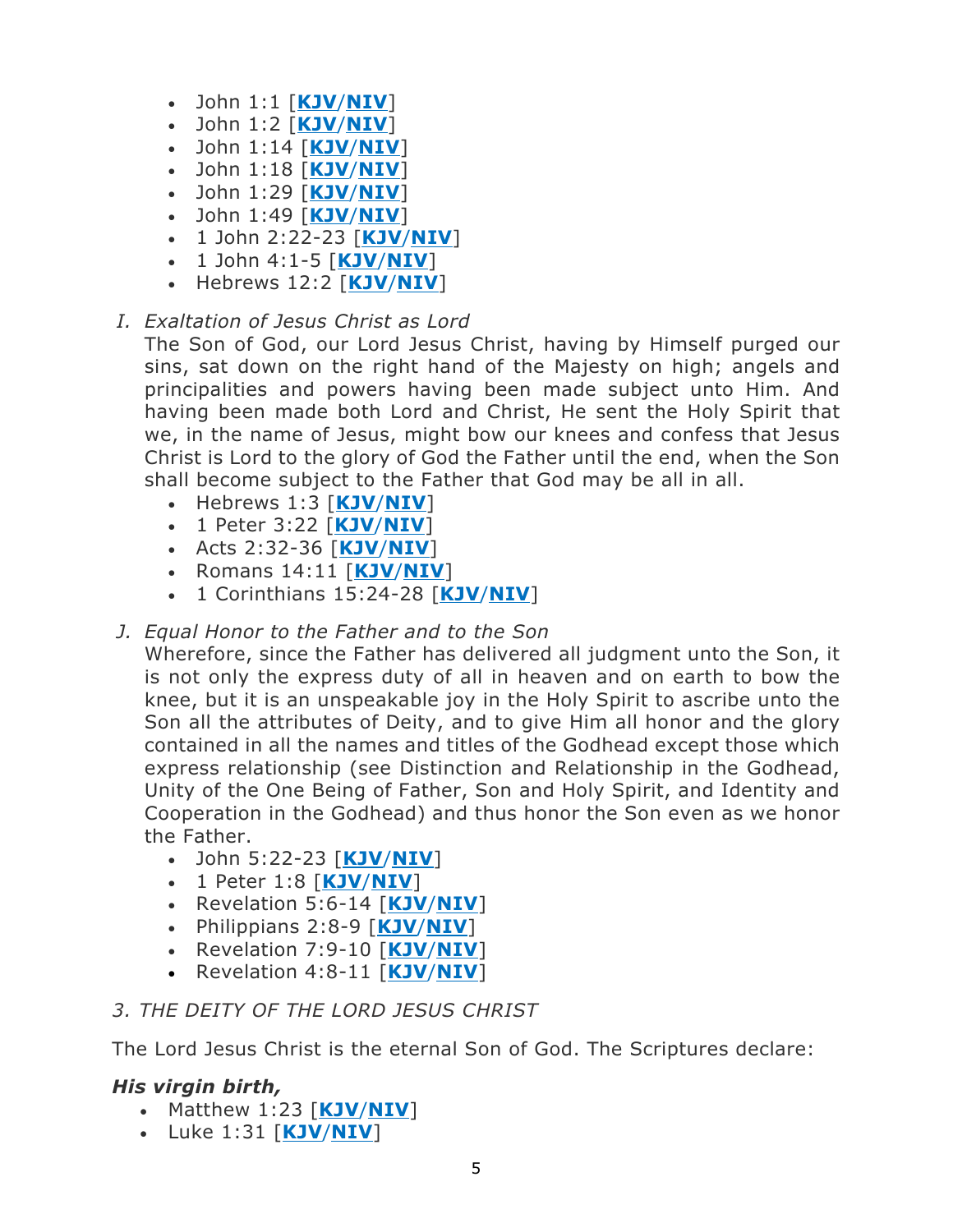• Luke 1:35 [**[KJV](http://bible.gospelcom.net/bible?language=English&version=KJV&passage=Luke+1:35)**/**[NIV](http://bible.gospelcom.net/bible?language=English&version=NIV&passage=Luke+1:35)**]

### *His sinless life,*

- Hebrews 7:26 [**[KJV](http://bible.gospelcom.net/bible?language=English&version=KJV&passage=Hebrews+7:26)**/**[NIV](http://bible.gospelcom.net/bible?language=English&version=NIV&passage=Hebrews+7:26)**]
- 1 Peter 2:22 [**[KJV](http://bible.gospelcom.net/bible?language=English&version=KJV&passage=1+Peter+2:22)**/**[NIV](http://bible.gospelcom.net/bible?language=English&version=NIV&passage=1+Peter+2:22)**]

### *His miracles,*

- Acts 2:22 [**[KJV](http://bible.gospelcom.net/bible?language=English&version=KJV&passage=Acts+2:22)**/**[NIV](http://bible.gospelcom.net/bible?language=English&version=NIV&passage=Acts+2:22)**]
- Acts 10:38 [**[KJV](http://bible.gospelcom.net/bible?language=English&version=KJV&passage=Acts+10:38)**/**[NIV](http://bible.gospelcom.net/bible?language=English&version=NIV&passage=Acts+10:38)**]

#### *His substitutionary work on the cross,*

- 1 Corinthians 15:3 [**[KJV](http://bible.gospelcom.net/bible?language=English&version=KJV&passage=1+Corinthians+15:3)**/**[NIV](http://bible.gospelcom.net/bible?language=English&version=NIV&passage=1+Corinthians+15:3)**]
- 2 Corinthians 5:21 [**[KJV](http://bible.gospelcom.net/bible?language=English&version=KJV&passage=2+Corinthians+5:21)**/**[NIV](http://bible.gospelcom.net/bible?language=English&version=NIV&passage=2+Corinthians+5:21)**]

### *His bodily resurrection from the dead,*

- Matthew 28:6 [**[KJV](http://bible.gospelcom.net/bible?language=English&version=KJV&passage=Matthew+28:6)**/**[NIV](http://bible.gospelcom.net/bible?language=English&version=NIV&passage=Matthew+28:6)**]
- Luke 24:39 [**[KJV](http://bible.gospelcom.net/bible?language=English&version=KJV&passage=Luke+24:39)**/**[NIV](http://bible.gospelcom.net/bible?language=English&version=NIV&passage=Luke+24:39)**]
- 1 Corinthians 15:4 [**[KJV](http://bible.gospelcom.net/bible?language=English&version=KJV&passage=1+Corinthians+15:4)**/**[NIV](http://bible.gospelcom.net/bible?language=English&version=NIV&passage=1+Corinthians+15:4)**]

### *His exaltation to the right hand of God.*

- Acts 1:9 [**[KJV](http://bible.gospelcom.net/bible?language=English&version=KJV&passage=Acts+1:9)**/**[NIV](http://bible.gospelcom.net/bible?language=English&version=NIV&passage=Acts+1:9)**]
- Acts 1:11 [**[KJV](http://bible.gospelcom.net/bible?language=English&version=KJV&passage=Acts+1:11)**/**[NIV](http://bible.gospelcom.net/bible?language=English&version=NIV&passage=Acts+1:11)**]
- Acts 2:33 [**[KJV](http://bible.gospelcom.net/bible?language=English&version=KJV&passage=Acts+2:33)**/**[NIV](http://bible.gospelcom.net/bible?language=English&version=NIV&passage=Acts+2:33)**]
- Philippians 2:9-11 [**[KJV](http://bible.gospelcom.net/bible?language=English&version=KJV&passage=Philippians+2:9-11)**/**[NIV](http://bible.gospelcom.net/bible?language=English&version=NIV&passage=Philippians+2:9-11)**]
- Hebrews 1:3 [**[KJV](http://bible.gospelcom.net/bible?language=English&version=KJV&passage=Hebrews+1:3)**/**[NIV](http://bible.gospelcom.net/bible?language=English&version=NIV&passage=Hebrews+1:3)**]

### *4. THE FALL OF MAN*

Man was created good and upright; for God said, "Let us make man in our own image, after our likeness." However, man by voluntary transgression fell and thereby incurred not only physical death but also spiritual death, which is separation from God.

- Genesis 1:26-27 [**[KJV](http://bible.gospelcom.net/bible?language=English&version=KJV&passage=Genesis+1:26-27)**/**[NIV](http://bible.gospelcom.net/bible?language=English&version=NIV&passage=Genesis+1:26-27)**]
- Genesis 2:17 [**[KJV](http://bible.gospelcom.net/bible?language=English&version=KJV&passage=Genesis+2:17)**/**[NIV](http://bible.gospelcom.net/bible?language=English&version=NIV&passage=Genesis+2:17)**]
- Genesis 3:6 [**[KJV](http://bible.gospelcom.net/bible?language=English&version=KJV&passage=Genesis+3:6)**/**[NIV](http://bible.gospelcom.net/bible?language=English&version=NIV&passage=Genesis+3:6)**]
- Romans 5:12-19 [**[KJV](http://bible.gospelcom.net/bible?language=English&version=KJV&passage=Romans+5:12-19)**/**[NIV](http://bible.gospelcom.net/bible?language=English&version=NIV&passage=Romans+5:12-19)**]

### *5. THE SALVATION OF MAN*

Man's only hope of redemption is through the shed blood of Jesus Christ the Son of God.

#### *Conditions to Salvation*

Salvation is received through repentance toward God and faith toward the Lord Jesus Christ. By the washing of regeneration and renewing of the Holy Spirit, being justified by grace through faith, man becomes an heir of God, according to the hope of eternal life.

- Luke 24:47 [**[KJV](http://bible.gospelcom.net/bible?language=English&version=KJV&passage=Luke+24:47)**/**[NIV](http://bible.gospelcom.net/bible?language=English&version=NIV&passage=Luke+24:47)**]
- John 3:3 [**[KJV](http://bible.gospelcom.net/bible?language=English&version=KJV&passage=John+3:3)**/**[NIV](http://bible.gospelcom.net/bible?language=English&version=NIV&passage=John+3:3)**]
- Romans 10:13-15 [**[KJV](http://bible.gospelcom.net/bible?language=English&version=KJV&passage=Romans+10:13-15)**/**[NIV](http://bible.gospelcom.net/bible?language=English&version=NIV&passage=Romans+10:13-15)**]
- Ephesians 2:8 [**[KJV](http://bible.gospelcom.net/bible?language=English&version=KJV&passage=Ephesians+2:8)**/**[NIV](http://bible.gospelcom.net/bible?language=English&version=NIV&passage=Ephesians+2:8)**]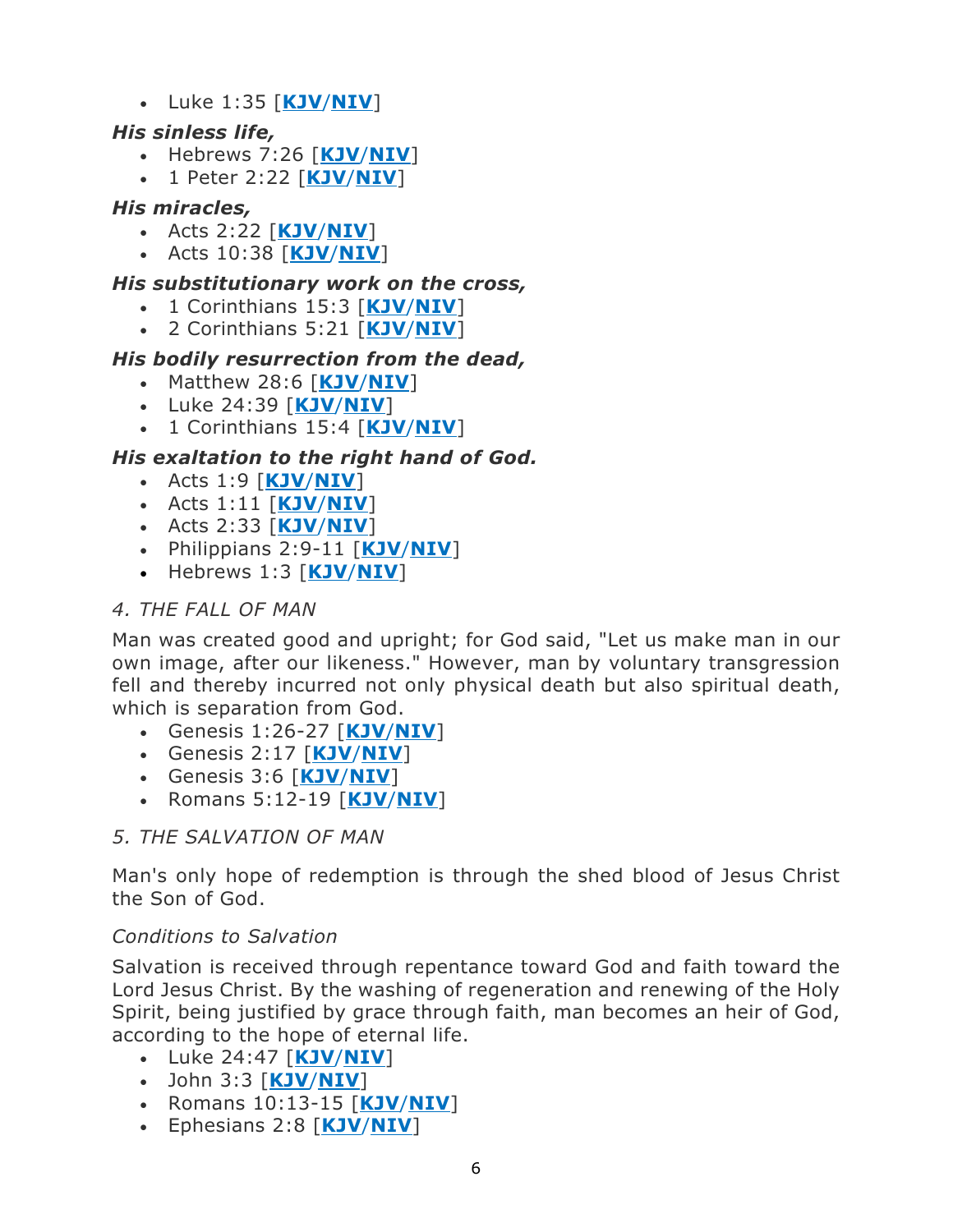- Titus 2:11 [**[KJV](http://bible.gospelcom.net/bible?language=English&version=KJV&passage=Titus+2:11)**/**[NIV](http://bible.gospelcom.net/bible?language=English&version=NIV&passage=Titus+2:11)**]
- Titus 3:5-7 [**[KJV](http://bible.gospelcom.net/bible?language=English&version=KJV&passage=Titus+3:5-7)**/**[NIV](http://bible.gospelcom.net/bible?language=English&version=NIV&passage=Titus+3:5-7)**]

# *The Evidence of Salvation*

The inward evidence of salvation is the direct witness of the Spirit.

• Romans 8:16 [**[KJV](http://bible.gospelcom.net/bible?language=English&version=KJV&passage=Romans+8:16)**/**[NIV](http://bible.gospelcom.net/bible?language=English&version=NIV&passage=Romans+8:16)**]

*The outward evidence to all men is a life of righteousness and true holiness.*

- Ephesians 4:24 [**[KJV](http://bible.gospelcom.net/bible?language=English&version=KJV&passage=Ephesians+4:24)**/**[NIV](http://bible.gospelcom.net/bible?language=English&version=NIV&passage=Ephesians+4:24)**]
- Titus 2:12 [**[KJV](http://bible.gospelcom.net/bible?language=English&version=KJV&passage=Titus+2:12)**/**[NIV](http://bible.gospelcom.net/bible?language=English&version=NIV&passage=Titus+2:12)**]

# *6. THE ORDINANCES OF THE CHURCH*

### *Baptism In Water*

The ordinance of baptism by immersion is commanded by the Scriptures. All who repent and believe on Christ as Savior and Lord are to be baptized. Thus they declare to the world that they have died with Christ and that they also have been raised with Him to walk in newness of life.

- Matthew 28:19 [**[KJV](http://bible.gospelcom.net/bible?language=English&version=KJV&passage=Matthew+28:19)**/**[NIV](http://bible.gospelcom.net/bible?language=English&version=NIV&passage=Matthew+28:19)**]
- Mark 16:16 [**[KJV](http://bible.gospelcom.net/bible?language=English&version=KJV&passage=Mark+16:16)**/**[NIV](http://bible.gospelcom.net/bible?language=English&version=NIV&passage=Mark+16:16)**]
- Acts 10:47-48 [**[KJV](http://bible.gospelcom.net/bible?language=English&version=KJV&passage=Acts+10:47-48)**/**[NIV](http://bible.gospelcom.net/bible?language=English&version=NIV&passage=Acts+10:47-48)**]
- Romans 6:4 [**[KJV](http://bible.gospelcom.net/bible?language=English&version=KJV&passage=Romans+6:4)**/**[NIV](http://bible.gospelcom.net/bible?language=English&version=NIV&passage=Romans+6:4)**]

# *Holy Communion*

The Lord's Supper, consisting of the elements --bread and the fruit of the vine-- is the symbol expressing our sharing the divine nature of our Lord Jesus Christ (2 Peter 1:4 [**[KJV](http://bible.gospelcom.net/bible?language=English&version=KJV&passage=2+Peter+1:4)**/**[NIV](http://bible.gospelcom.net/bible?language=English&version=NIV&passage=2+Peter+1:4)**]), a memorial of his suffering and death (1 Corinthians 11:26 [**[KJV](http://bible.gospelcom.net/bible?language=English&version=KJV&passage=1+Corinthians+11:26)**/**[NIV](http://bible.gospelcom.net/bible?language=English&version=NIV&passage=1+Corinthians+11:26)**]), and a prophecy of His second coming (1 Corinthians 11:26 [**[KJV](http://bible.gospelcom.net/bible?language=English&version=KJV&passage=1+Corinthians+11:26)**/**[NIV](http://bible.gospelcom.net/bible?language=English&version=NIV&passage=1+Corinthians+11:26)**]), and is enjoined on all believers "till He come!"

# *7. THE BAPTISM IN THE HOLY SPIRIT*

All believers are entitled to and should ardently expect and earnestly seek the promise of the Father, the baptism in the Holy Spirit and fire, according to the command of our Lord Jesus Christ. This was the normal experience of all in the early Christian Church. With it comes the enduement of power for life and service, the bestowment of the gifts and their uses in the work of the ministry.

- Luke 24:49 [**[KJV](http://bible.gospelcom.net/bible?language=English&version=KJV&passage=Luke+24:49)**/**[NIV](http://bible.gospelcom.net/bible?language=English&version=NIV&passage=Luke+24:49)**]
- Acts 1:4 [**[KJV](http://bible.gospelcom.net/bible?language=English&version=KJV&passage=Acts+1:4)**/**[NIV](http://bible.gospelcom.net/bible?language=English&version=NIV&passage=Acts+1:4)**]
- Acts 1:8 [**[KJV](http://bible.gospelcom.net/bible?language=English&version=KJV&passage=Acts+1:8)**/**[NIV](http://bible.gospelcom.net/bible?language=English&version=NIV&passage=Acts+1:8)**]
- 1 Corinthians 12:1-31 [**[KJV](http://bible.gospelcom.net/bible?language=English&version=KJV&passage=1+Corinthians+12:1-31)**/**[NIV](http://bible.gospelcom.net/bible?language=English&version=NIV&passage=1+Corinthians+12:1-31)**]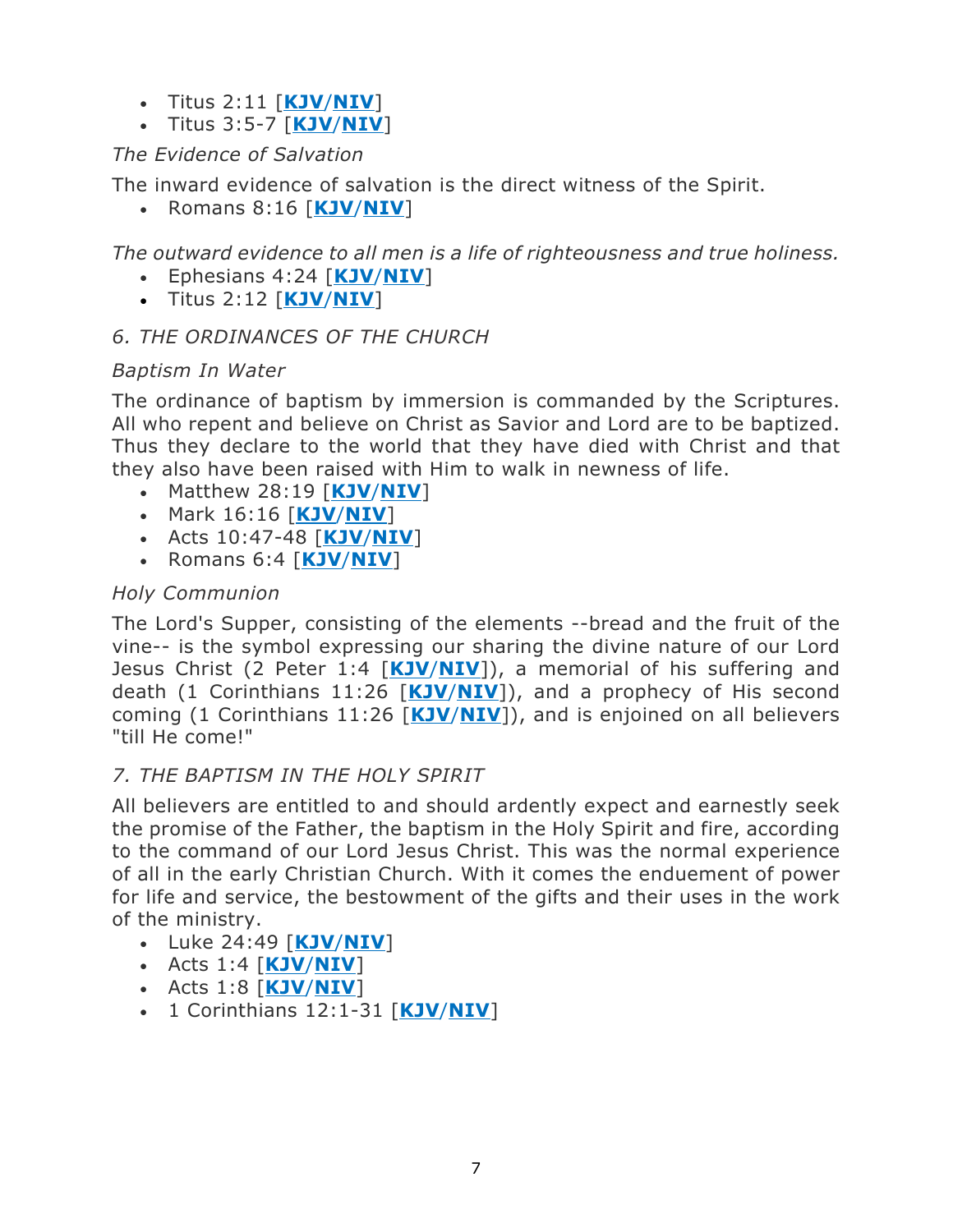This experience is distinct from and subsequent to the experience of the new birth.

- Acts 8:12-17 [**[KJV](http://bible.gospelcom.net/bible?language=English&version=KJV&passage=Acts+8:12-17)**/**[NIV](http://bible.gospelcom.net/bible?language=English&version=NIV&passage=Acts+8:12-17)**]
- Acts 10:44-46 [**[KJV](http://bible.gospelcom.net/bible?language=English&version=KJV&passage=Acts+10:44-46)**/**[NIV](http://bible.gospelcom.net/bible?language=English&version=NIV&passage=Acts+10:44-46)**]
- Acts 11:14-16 [**[KJV](http://bible.gospelcom.net/bible?language=English&version=KJV&passage=Acts+11:14-16)**/**[NIV](http://bible.gospelcom.net/bible?language=English&version=NIV&passage=Acts+11:14-16)**]
- Acts 15:7-9 [**[KJV](http://bible.gospelcom.net/bible?language=English&version=KJV&passage=Acts+15:7-9)**/**[NIV](http://bible.gospelcom.net/bible?language=English&version=NIV&passage=Acts+15:7-9)**]

With the baptism in the Holy Spirit come such experiences as:

- an overflowing fullness of the Spirit, John 7:37-39 [**[KJV](http://bible.gospelcom.net/bible?language=English&version=KJV&passage=John+7:37-39)**/**[NIV](http://bible.gospelcom.net/bible?language=English&version=NIV&passage=John+7:37-39)**], Acts 4:8 [**[KJV](http://bible.gospelcom.net/bible?language=English&version=KJV&passage=Acts+4:8)**/**[NIV](http://bible.gospelcom.net/bible?language=English&version=NIV&passage=Acts+4:8)**]
- a deepened reverence for God, Acts 2:43 [**[KJV](http://bible.gospelcom.net/bible?language=English&version=KJV&passage=Acts+2:43)**/**[NIV](http://bible.gospelcom.net/bible?language=English&version=NIV&passage=Acts+2:43)**], Hebrews 12:28 [**[KJV](http://bible.gospelcom.net/bible?language=English&version=KJV&passage=Hebrews+12:28)**/**[NIV](http://bible.gospelcom.net/bible?language=English&version=NIV&passage=Hebrews+12:28)**]
- an intensified consecration to God and dedication to His work, Acts 2:42 [**[KJV](http://bible.gospelcom.net/bible?language=English&version=KJV&passage=Acts+2:42)**/**[NIV](http://bible.gospelcom.net/bible?language=English&version=NIV&passage=Acts+2:42)**]
- and a more active love for Christ, for His Word and for the lost, Mark 16:20 [**[KJV](http://bible.gospelcom.net/bible?language=English&version=KJV&passage=Mark+16:20)**/**[NIV](http://bible.gospelcom.net/bible?language=English&version=NIV&passage=Mark+16:20)**]

### *8. THE INITIAL PHYSICAL EVIDENCE OF THE BAPTISM IN THE HOLY SPIRIT*

The baptism of believers in the Holy Spirit is witnessed by the initial physical sign of speaking with other tongues as the Spirit of God gives them utterance.

• Acts 2:4 [**[KJV](http://bible.gospelcom.net/bible?language=English&version=KJV&passage=Acts+2:4)**/**[NIV](http://bible.gospelcom.net/bible?language=English&version=NIV&passage=Acts+2:4)**]

The speaking in tongues in this instance is the same in essence as the gift of tongues, but is different in purpose and use.

- 1 Corinthians 12:4-10 [**[KJV](http://bible.gospelcom.net/bible?language=English&version=KJV&passage=1+Corinthians+12:4-10)**/**[NIV](http://bible.gospelcom.net/bible?language=English&version=NIV&passage=1+Corinthians+12:4-10)**]
- 1 Corinthians 12:28 [**[KJV](http://bible.gospelcom.net/bible?language=English&version=KJV&passage=1+Corinthians+12:28)**/**[NIV](http://bible.gospelcom.net/bible?language=English&version=NIV&passage=1+Corinthians+12:28)**]

### *9. SANCTIFICATION*

Sanctification is an act of separation from that which is evil, and of dedication unto God.

- Romans 12:1-2 [**[KJV](http://bible.gospelcom.net/bible?language=English&version=KJV&passage=Romans+12:1-2)**/**[NIV](http://bible.gospelcom.net/bible?language=English&version=NIV&passage=Romans+12:1-2)**]
- 1 Thessalonians 5:23 [**[KJV](http://bible.gospelcom.net/bible?language=English&version=KJV&passage=1+Thessalonians+5:23)**/**[NIV](http://bible.gospelcom.net/bible?language=English&version=NIV&passage=1+Thessalonians+5:23)**]
- Hebrews 13:12 [**[KJV](http://bible.gospelcom.net/bible?language=English&version=KJV&passage=Hebrews+13:12)**/**[NIV](http://bible.gospelcom.net/bible?language=English&version=NIV&passage=Hebrews+13:12)**]

The Scriptures teach a life of "holiness without which no man shall see the Lord."

• Hebrews 12:14 [**[KJV](http://bible.gospelcom.net/bible?language=English&version=KJV&passage=Hebrews+12:14)**/**[NIV](http://bible.gospelcom.net/bible?language=English&version=NIV&passage=Hebrews+12:14)**]

By the power of the Holy Spirit we are able to obey the command: "Be ye holy, for I am holy."

• 1 Peter 1:15-16 [**[KJV](http://bible.gospelcom.net/bible?language=English&version=KJV&passage=1+Peter+1:15-16)**/**[NIV](http://bible.gospelcom.net/bible?language=English&version=NIV&passage=1+Peter+1:15-16)**]

Sanctification is realized in the believer by recognizing his identification with Christ in His death and resurrection, and by the faith reckoning daily upon the fact of that union, and by offering every faculty continually to the dominion of the Holy Spirit.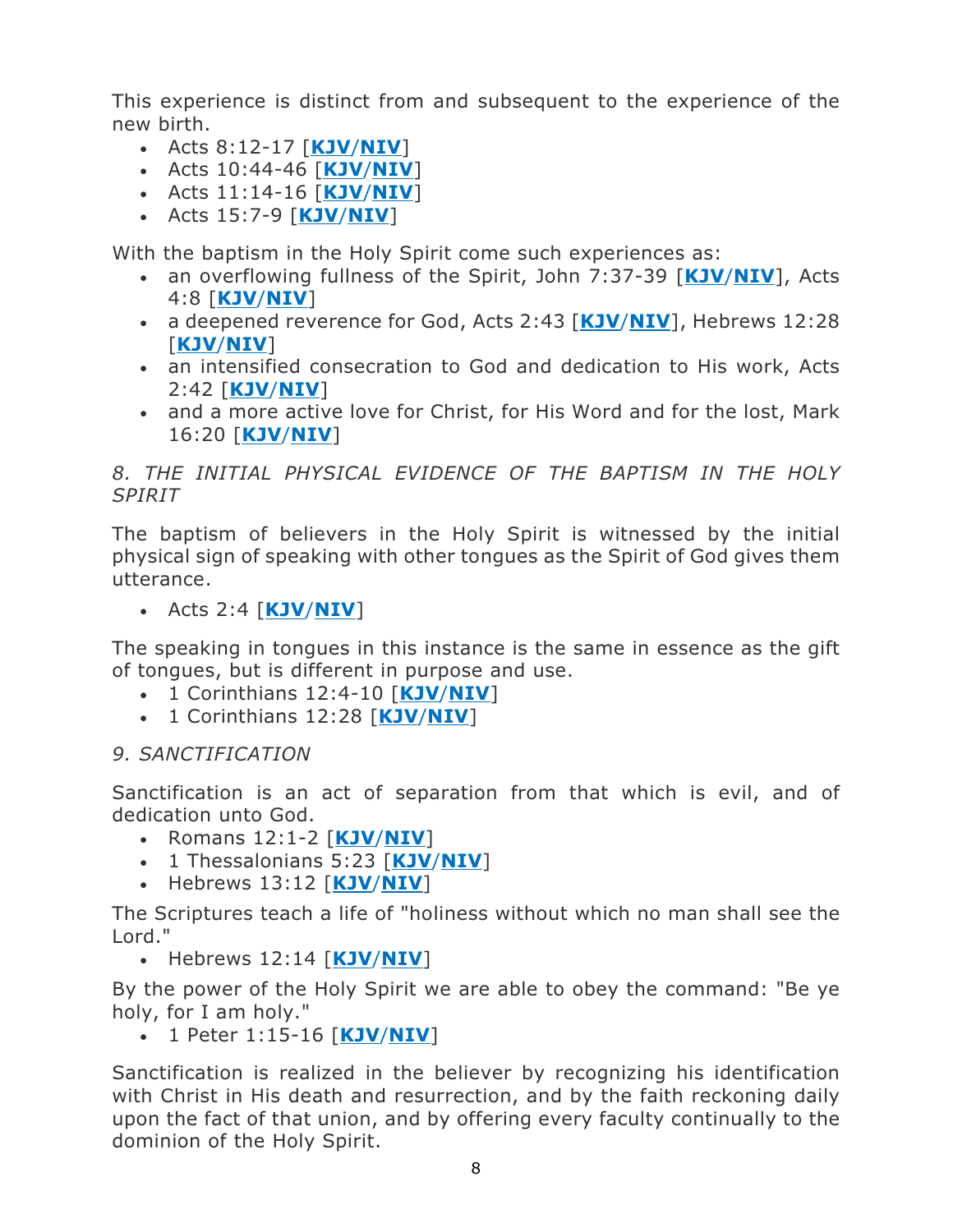- Romans 6:1-11 [**[KJV](http://bible.gospelcom.net/bible?language=English&version=KJV&passage=Romans+6:1-11)**/**[NIV](http://bible.gospelcom.net/bible?language=English&version=NIV&passage=Romans+6:1-11)**]
- Romans 6:13 [**[KJV](http://bible.gospelcom.net/bible?language=English&version=KJV&passage=Romans+6:13)**/**[NIV](http://bible.gospelcom.net/bible?language=English&version=NIV&passage=Romans+6:13)**]
- Romans 8:1-2 [**[KJV](http://bible.gospelcom.net/bible?language=English&version=KJV&passage=Romans+8:1-2)**/**[NIV](http://bible.gospelcom.net/bible?language=English&version=NIV&passage=Romans+8:1-2)**]
- Romans 8:13 [**[KJV](http://bible.gospelcom.net/bible?language=English&version=KJV&passage=Romans+8:13)**/**[NIV](http://bible.gospelcom.net/bible?language=English&version=NIV&passage=Romans+8:13)**]
- Galatians 2:20 [**[KJV](http://bible.gospelcom.net/bible?language=English&version=KJV&passage=Galatians+2:20)**/**[NIV](http://bible.gospelcom.net/bible?language=English&version=NIV&passage=Galatians+2:20)**]
- Philippians 2:12-13 [**[KJV](http://bible.gospelcom.net/bible?language=English&version=KJV&passage=Philippians+2:12-13)**/**[NIV](http://bible.gospelcom.net/bible?language=English&version=NIV&passage=Philippians+2:12-13)**]
- 1 Peter 1:5 [**[KJV](http://bible.gospelcom.net/bible?language=English&version=KJV&passage=1+Peter+1:5)**/**[NIV](http://bible.gospelcom.net/bible?language=English&version=NIV&passage=1+Peter+1:5)**]

### *10. THE CHURCH AND ITS MISSION*

The Church is the Body of Christ, the habitation of God through the Spirit, with divine appointments for the fulfillment of her great commission. Each believer, born of the Spirit, is an integral part of the General Assembly and Church of the Firstborn, which are written in heaven.

- Ephesians 1:22-23 [**[KJV](http://bible.gospelcom.net/bible?language=English&version=KJV&passage=Ephesians+1:22-23)**/**[NIV](http://bible.gospelcom.net/bible?language=English&version=NIV&passage=Ephesians+1:22-23)**]
- Ephesians 2:22 [**[KJV](http://bible.gospelcom.net/bible?language=English&version=KJV&passage=Ephesians+2:22)**/**[NIV](http://bible.gospelcom.net/bible?language=English&version=NIV&passage=Ephesians+2:22)**]
- Hebrews 12:23 [**[KJV](http://bible.gospelcom.net/bible?language=English&version=KJV&passage=Hebrews+12:23)**/**[NIV](http://bible.gospelcom.net/bible?language=English&version=NIV&passage=Hebrews+12:23)**]

Since God's purpose concerning man is to seek and to save that which is lost, to be worshipped by man, to build a body of believers in the image of His Son, and to demonstrate His love and compassion for all the world, the priority reason for being of the Assemblies of God as part of the Church is:

- 1. To be an agency of God for evangelizing the world.
	- Acts 1:8 [**[KJV](http://bible.gospelcom.net/bible?language=English&version=KJV&passage=Acts+1:8)**/**[NIV](http://bible.gospelcom.net/bible?language=English&version=NIV&passage=Acts+1:8)**]
	- Matthew 28:19-20 [**[KJV](http://bible.gospelcom.net/bible?language=English&version=KJV&passage=Matthew+28:19-20)**/**[NIV](http://bible.gospelcom.net/bible?language=English&version=NIV&passage=Matthew+28:19-20)**]
	- Mark 16:15-16 [**[KJV](http://bible.gospelcom.net/bible?language=English&version=KJV&passage=Mark+16:15-16)**/**[NIV](http://bible.gospelcom.net/bible?language=English&version=NIV&passage=Mark+16:15-16)**]
- 2. To be a corporate body in which man may worship God.
	- 1 Corinthians 12:13 [**[KJV](http://bible.gospelcom.net/bible?language=English&version=KJV&passage=1+Corinthians+12:13)**/**[NIV](http://bible.gospelcom.net/bible?language=English&version=NIV&passage=1+Corinthians+12:13)**]
- 3. To be a channel of God's purpose to build a body of saints being perfected in the image of His Son.
	- Ephesians 4:11-16 [**[KJV](http://bible.gospelcom.net/bible?language=English&version=KJV&passage=Ephesians+4:11-16)**/**[NIV](http://bible.gospelcom.net/bible?language=English&version=NIV&passage=Ephesians+4:11-16)**]
	- 1 Corinthians 12:28 [**[KJV](http://bible.gospelcom.net/bible?language=English&version=KJV&passage=1+Corinthians+12:28)**/**[NIV](http://bible.gospelcom.net/bible?language=English&version=NIV&passage=1+Corinthians+12:28)**]
	- 1 Corinthians 14:12 [**[KJV](http://bible.gospelcom.net/bible?language=English&version=KJV&passage=1+Corinthians+14:12)**/**[NIV](http://bible.gospelcom.net/bible?language=English&version=NIV&passage=1+Corinthians+14:12)**]
- 4. To be a people who demonstrate God's love and compassion for all the world.
	- Psalms 112:9 [**[KJV](http://www.biblegateway.com/passage/?search=Psalm%20112:9&version=KJV)**/**[NIV](http://www.biblegateway.com/passage/?search=Psalm%20112:9&version=NIV)**]
	- Galatians 2:10 [**[KJV](http://www.biblegateway.com/passage/?search=Galatians%202:10&version=KJV)**/**[NIV](http://www.biblegateway.com/passage/?search=Galatians%202:10&version=NIV)**] & 6:10 [**[KJV](https://www.biblegateway.com/passage/?search=Galatians+6%3A10&version=KJV)**/**[NIV](https://www.biblegateway.com/passage/?search=Galatians+6%3A10&version=KJV)**]
	- James 1:27 [**[KJV](http://www.biblegateway.com/passage/?search=James%201:27&version=KJV)**/**[NIV](http://www.biblegateway.com/passage/?search=James%201:27&version=NIV)**]

The Assemblies of God exists expressly to give continuing emphasis to this reason for being in the New Testament apostolic pattern by teaching and encouraging believers to be baptized in the Holy Spirit. This experience:

- 1. Enables them to evangelize in the power of the Spirit with accompanying supernatural signs.
	- Mark 16:15-20 [**[KJV](http://bible.gospelcom.net/bible?language=English&version=KJV&passage=Mark+16:15-20)**/**[NIV](http://bible.gospelcom.net/bible?language=English&version=NIV&passage=Mark+16:15-20)**]
	- Acts 4:29-31 [**[KJV](http://bible.gospelcom.net/bible?language=English&version=KJV&passage=Acts+4:29-31)**/**[NIV](http://bible.gospelcom.net/bible?language=English&version=NIV&passage=Acts+4:29-31)**]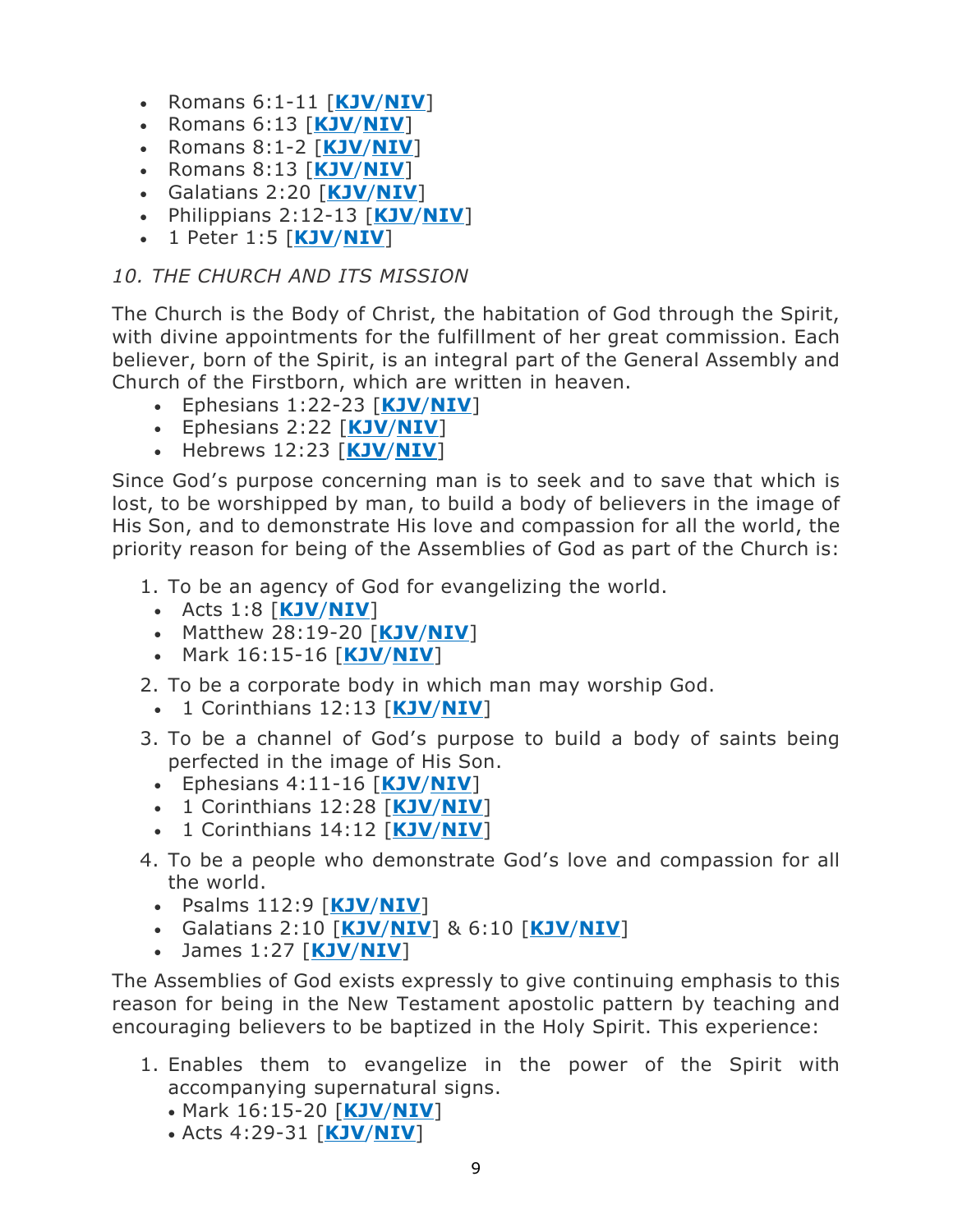- Hebrews 2:3-4 [**[KJV](http://bible.gospelcom.net/bible?language=English&version=KJV&passage=Hebrews+2:3-4)**/**[NIV](http://bible.gospelcom.net/bible?language=English&version=NIV&passage=Hebrews+2:3-4)**]
- 2. Adds a necessary dimension to worshipful relationship with God.
	- 1 Corinthians 2:10-16 [**[KJV](http://bible.gospelcom.net/bible?language=English&version=KJV&passage=1+Corinthians+2:10-16)**/**[NIV](http://bible.gospelcom.net/bible?language=English&version=NIV&passage=1+Corinthians+2:10-16)**]
	- 1 Corinthians 12 [**[KJV](http://bible.gospelcom.net/bible?language=English&version=KJV&passage=1+Corinthians+12)**/**[NIV](http://bible.gospelcom.net/bible?language=English&version=NIV&passage=1+Corinthians+12)**]
	- 1 Corinthians 13 [**[KJV](http://bible.gospelcom.net/bible?language=English&version=KJV&passage=1+Corinthians+13)**/**[NIV](http://bible.gospelcom.net/bible?language=English&version=NIV&passage=1+Corinthians+13)**]
	- 1 Corinthians 14 [**[KJV](http://bible.gospelcom.net/bible?language=English&version=KJV&passage=1+Corinthians+14)**/**[NIV](http://bible.gospelcom.net/bible?language=English&version=NIV&passage=1+Corinthians+14)**]
- 3. Enables them to respond to the full working of the Holy Spirit in expression of fruit and gifts and ministries as in New Testament times for the edifying of the body of Christ and care for the poor and needy of the world.
	- Galatians 5:22-26 [**[KJV](http://bible.gospelcom.net/bible?language=English&version=KJV&passage=Galatians+5:22-26)**/**[NIV](http://bible.gospelcom.net/bible?language=English&version=NIV&passage=Galatians+5:22-26)**]
	- Matthew 25:37-40 [**[KJV](http://www.biblegateway.com/passage/?search=Matthew%2025:37-40&version=KJV)**/**[NIV](http://www.biblegateway.com/passage/?search=Matthew%2025:37-40&version=NIV)**]
	- Galatians 6:10 [**[KJV](http://www.biblegateway.com/passage/?search=Galatians%206:10&version=KJV)**/**[NIV](http://www.biblegateway.com/passage/?search=Galatians%206:10&version=NIV)**]
	- 1 Corinthians 14:12 [**[KJV](http://bible.gospelcom.net/bible?language=English&version=KJV&passage=1+Corinthians+14:12)**/**[NIV](http://bible.gospelcom.net/bible?language=English&version=NIV&passage=1+Corinthians+14:12)**]
	- Ephesians 4:11-12 [**[KJV](http://bible.gospelcom.net/bible?language=English&version=KJV&passage=Ephesians+4:11-12)**/**[NIV](http://bible.gospelcom.net/bible?language=English&version=NIV&passage=Ephesians+4:11-12)**]
	- 1 Corinthians 12:28 [**[KJV](http://bible.gospelcom.net/bible?language=English&version=KJV&passage=1+Corinthians+12:28)**/**[NIV](http://bible.gospelcom.net/bible?language=English&version=NIV&passage=1+Corinthians+12:28)**]
	- Colossians 1:29 [**[KJV](http://bible.gospelcom.net/bible?language=English&version=KJV&passage=Colossians+1:29)**/**[NIV](http://bible.gospelcom.net/bible?language=English&version=NIV&passage=Colossians+1:29)**]

#### *11. THE MINISTRY*

A divinely called and scripturally ordained ministry has been provided by our Lord for the fourfold purpose of leading the Church in:

Evangelization of the world.

• Mark 16:15-20 [**[KJV](http://bible.gospelcom.net/bible?language=English&version=KJV&passage=Mark+16:15-20)**/**[NIV](http://bible.gospelcom.net/bible?language=English&version=NIV&passage=Mark+16:15-20)**]

Worship of God.

• John 4:23-24 [**[KJV](http://bible.gospelcom.net/bible?language=English&version=KJV&passage=John+4:23-24)**/**[NIV](http://bible.gospelcom.net/bible?language=English&version=NIV&passage=John+4:23-24)**]

Building a body of saints being perfected in the image of His Son.

• Ephesians 4:11-16 [**[KJV](http://bible.gospelcom.net/bible?language=English&version=KJV&passage=Ephesians+4:11-16)**/**[NIV](http://bible.gospelcom.net/bible?language=English&version=NIV&passage=Ephesians+4:11-16)**]

Meeting human need with ministries of love and compassion.

- Psalms 112:9 [**[KJV](http://www.biblegateway.com/passage/?search=Psalm%20112:9&version=KJV)**/**[NIV](http://www.biblegateway.com/passage/?search=Psalm%20112:9&version=NIV)**]
- Galatians 2:10 [**[KJV](http://www.biblegateway.com/passage/?search=Galatians%202:10&version=KJV)**/**[NIV](http://www.biblegateway.com/passage/?search=Galatians%202:10&version=NIV)**] & 6:10 [**[KJV](https://www.biblegateway.com/passage/?search=Galatians+6%3A10&version=KJV)**/**[NIV](https://www.biblegateway.com/passage/?search=Galatians+6%3A10&version=KJV)**]
- James 1:27 [**[KJV](http://www.biblegateway.com/passage/?search=James%201:27&version=KJV)**/**[NIV](http://www.biblegateway.com/passage/?search=James%201:27&version=NIV)**]

### *12. DIVINE HEALING*

Divine healing is an integral part of the gospel. Deliverance from sickness is provided for in the atonement, and is the privilege of all believers.

- Isaiah 53:4-5 [**[KJV](http://bible.gospelcom.net/bible?language=English&version=KJV&passage=Isaiah+53:4-5)**/**[NIV](http://bible.gospelcom.net/bible?language=English&version=NIV&passage=Isaiah+53:4-5)**]
- Matthew 8:16-17 [**[KJV](http://bible.gospelcom.net/bible?language=English&version=KJV&passage=Matthew+8:16-17)**/**[NIV](http://bible.gospelcom.net/bible?language=English&version=NIV&passage=Matthew+8:16-17)**]
- James 5:14-16 [**[KJV](http://bible.gospelcom.net/bible?language=English&version=KJV&passage=James+5:14-16)**/**[NIV](http://bible.gospelcom.net/bible?language=English&version=NIV&passage=James+5:14-16)**]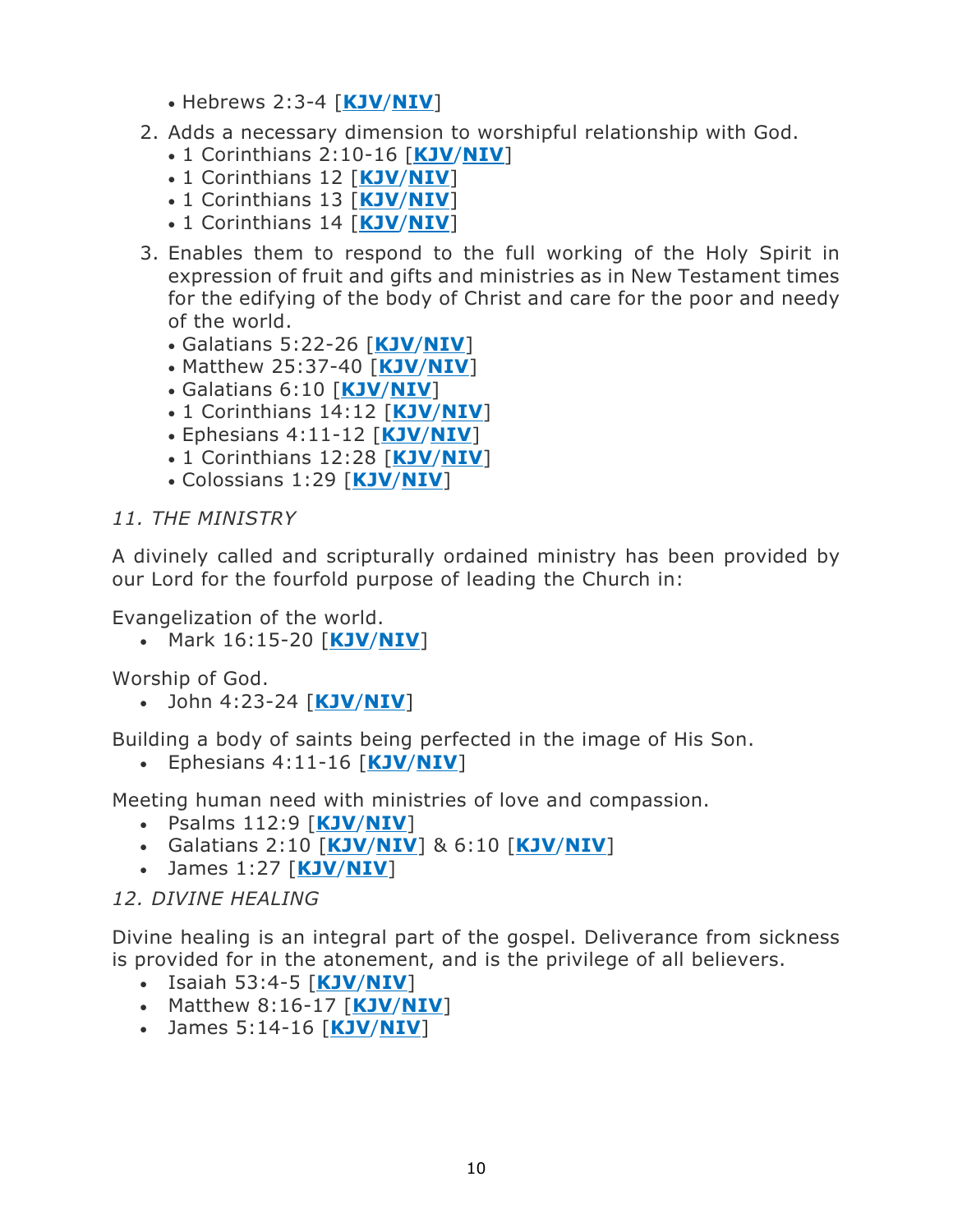### *13. THE BLESSED HOPE*

The resurrection of those who have fallen asleep in Christ and their translation together with those who are alive and remain unto the coming of the Lord is the imminent and blessed hope of the church.

- 1 Thessalonians 4:16-17 [**[KJV](http://bible.gospelcom.net/bible?language=English&version=KJV&passage=1+Thessalonians+4:16-17)**/**[NIV](http://bible.gospelcom.net/bible?language=English&version=NIV&passage=1+Thessalonians+4:16-17)**]
- Romans 8:23 [**[KJV](http://bible.gospelcom.net/bible?language=English&version=KJV&passage=Romans+8:23)**/**[NIV](http://bible.gospelcom.net/bible?language=English&version=NIV&passage=Romans+8:23)**]
- Titus 2:13 [**[KJV](http://bible.gospelcom.net/bible?language=English&version=KJV&passage=Titus+2:13)**/**[NIV](http://bible.gospelcom.net/bible?language=English&version=NIV&passage=Titus+2:13)**]
- 1 Corinthians 15:51-52 [**[KJV](http://bible.gospelcom.net/bible?language=English&version=KJV&passage=1+Corinthians+15:51-52)**/**[NIV](http://bible.gospelcom.net/bible?language=English&version=NIV&passage=1+Corinthians+15:51-52)**]

### *14. THE MILLENNIAL REIGN OF CHRIST*

The second coming of Christ includes the rapture of the saints, which is our blessed hope, followed by the visible return of Christ with His saints to reign on earth for one thousand years.

- Zechariah 14:5 [**[KJV](http://bible.gospelcom.net/bible?language=English&version=KJV&passage=Zechariah+14:5)**/**[NIV](http://bible.gospelcom.net/bible?language=English&version=NIV&passage=Zechariah+14:5)**]
- Matthew 24:27 [**[KJV](http://bible.gospelcom.net/bible?language=English&version=KJV&passage=Matthew+24:27)**/**[NIV](http://bible.gospelcom.net/bible?language=English&version=NIV&passage=Matthew+24:27)**]
- Matthew 24:30 [**[KJV](http://bible.gospelcom.net/bible?language=English&version=KJV&passage=Matthew+24:30)**/**[NIV](http://bible.gospelcom.net/bible?language=English&version=NIV&passage=Matthew+24:30)**]
- Revelation 1:7 [**[KJV](http://bible.gospelcom.net/bible?language=English&version=KJV&passage=Revelation+1:7)**/**[NIV](http://bible.gospelcom.net/bible?language=English&version=NIV&passage=Revelation+1:7)**]
- Revelation 19:11-14 [**[KJV](http://bible.gospelcom.net/bible?language=English&version=KJV&passage=Revelation+19:11-14)**/**[NIV](http://bible.gospelcom.net/bible?language=English&version=NIV&passage=Revelation+19:11-14)**]
- Revelation 20:1-6 [**[KJV](http://bible.gospelcom.net/bible?language=English&version=KJV&passage=Revelation+20:1-6)**/**[NIV](http://bible.gospelcom.net/bible?language=English&version=NIV&passage=Revelation+20:1-6)**]

This millennial reign will bring the salvation of national Israel,

- Ezekiel 37:21-22 [**[KJV](http://bible.gospelcom.net/bible?language=English&version=KJV&passage=Ezekiel+37:21-22)**/**[NIV](http://bible.gospelcom.net/bible?language=English&version=NIV&passage=Ezekiel+37:21-22)**]
- Zephaniah 3:19-20 [**[KJV](http://bible.gospelcom.net/bible?language=English&version=KJV&passage=Zephaniah+3:19-20)**/**[NIV](http://bible.gospelcom.net/bible?language=English&version=NIV&passage=Zephaniah+3:19-20)**]
- Romans 11:26-27 [**[KJV](http://bible.gospelcom.net/bible?language=English&version=KJV&passage=Romans+11:26-27)**/**[NIV](http://bible.gospelcom.net/bible?language=English&version=NIV&passage=Romans+11:26-27)**]

and the establishment of universal peace.

- Isaiah 11:6-9 [**[KJV](http://bible.gospelcom.net/bible?language=English&version=KJV&passage=Isaiah+11:6-9)**/**[NIV](http://bible.gospelcom.net/bible?language=English&version=NIV&passage=Isaiah+11:6-9)**]
- Psalms 72:3-8 [**[KJV](http://bible.gospelcom.net/bible?language=English&version=KJV&passage=Psalm+72:3-8)**/**[NIV](http://bible.gospelcom.net/bible?language=English&version=NIV&passage=Psalm+72:3-8)**]
- Micah 4:3-4 [**[KJV](http://bible.gospelcom.net/bible?language=English&version=KJV&passage=Micah+4:3-4)**/**[NIV](http://bible.gospelcom.net/bible?language=English&version=NIV&passage=Micah+4:3-4)**]

### *15. THE FINAL JUDGMENT*

There will be a final judgment in which the wicked dead will be raised and judged according to their works. Whosoever is not found written in the Book of Life, together with the devil and his angels, the beast and the false prophet, will be consigned to the everlasting punishment in the lake which burneth with fire and brimstone, which is the second death.

- Matthew 25:46 [**[KJV](http://bible.gospelcom.net/bible?language=English&version=KJV&passage=Matthew+25:46)**/**[NIV](http://bible.gospelcom.net/bible?language=English&version=NIV&passage=Matthew+25:46)**]
- Mark 9:43-48 [**[KJV](http://bible.gospelcom.net/bible?language=English&version=KJV&passage=Mark+9:43-48)**/**[NIV](http://bible.gospelcom.net/bible?language=English&version=NIV&passage=Mark+9:43-48)**]
- Revelation 19:20 [**[KJV](http://bible.gospelcom.net/bible?language=English&version=KJV&passage=Revelation+19:20)**/**[NIV](http://bible.gospelcom.net/bible?language=English&version=NIV&passage=Revelation+19:20)**]
- Revelation 20:11-15 [**[KJV](http://bible.gospelcom.net/bible?language=English&version=KJV&passage=Revelation+20:11-15)**/**[NIV](http://bible.gospelcom.net/bible?language=English&version=NIV&passage=Revelation+20:11-15)**]
- Revelation 21:8 [**[KJV](http://bible.gospelcom.net/bible?language=English&version=KJV&passage=Revelation+21:8)**/**[NIV](http://bible.gospelcom.net/bible?language=English&version=NIV&passage=Revelation+21:8)**]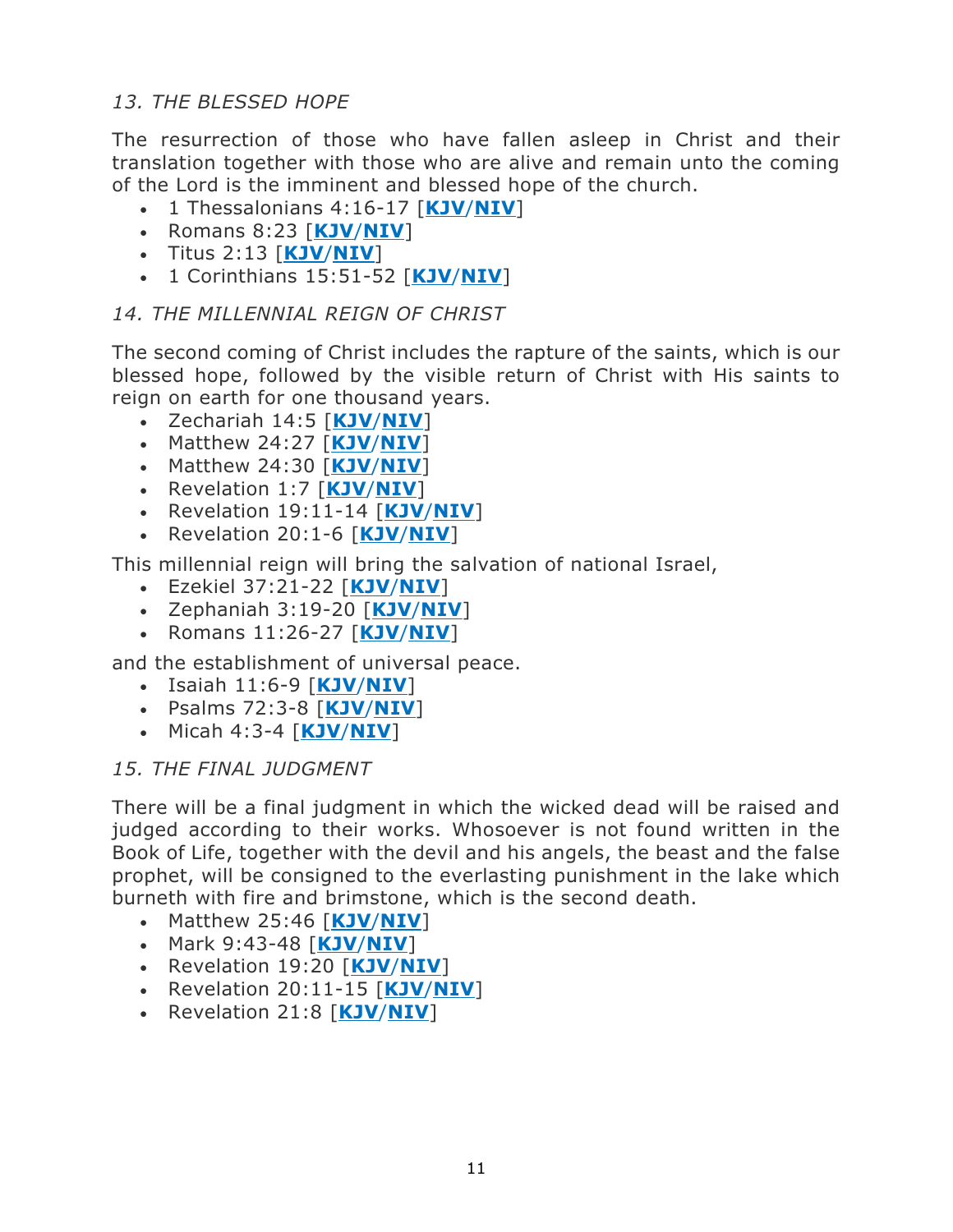#### *16. THE NEW HEAVENS AND THE NEW EARTH*

"We, according to His promise, look for new heavens and a new earth wherein dwelleth righteousness."

- 2 Peter 3:13 [**[KJV](http://bible.gospelcom.net/bible?language=English&version=KJV&passage=2+Peter+3:13)**/**[NIV](http://bible.gospelcom.net/bible?language=English&version=NIV&passage=2+Peter+3:13)**]
- Revelation 21 [**[KJV](http://bible.gospelcom.net/bible?language=English&version=KJV&passage=Revelation+21)**/**[NIV](http://bible.gospelcom.net/bible?language=English&version=NIV&passage=Revelation+21)**]
- Revelation 22 [**[KJV](http://bible.gospelcom.net/bible?language=English&version=KJV&passage=Revelation+22)**/**[NIV](http://bible.gospelcom.net/bible?language=English&version=NIV&passage=Revelation+22)**]

#### **ARTICLE VI. MEMBERSHIP**

Membership in this Assembly shall be open to all those who give evidence of their faith in the Lord Jesus Christ, and who voluntarily subscribe to its Tenets of Faith, and agree to be governed by its constitution and bylaws as herein set forth.

#### **ARTICLE VII. OFFICERS AND BOARD OF DEACONS**

There shall be a Pastor, a Secretary and Treasurer, and a Board of Deacons. Other officer and deacon positions shall be added as needed.

#### **ARTICLE VIII. AMENDMENTS**

This Constitution may be amended by a two-thirds (2/3rds) vote of the membership of the Assembly in attendance of any regular or special meeting called for that purpose, provided due notice of such proposed change shall have been made at least two consecutive Sundays immediately prior to the time of such meeting. It shall be understood that this does not apply to the Articles of Faith, which stands regardless of majority.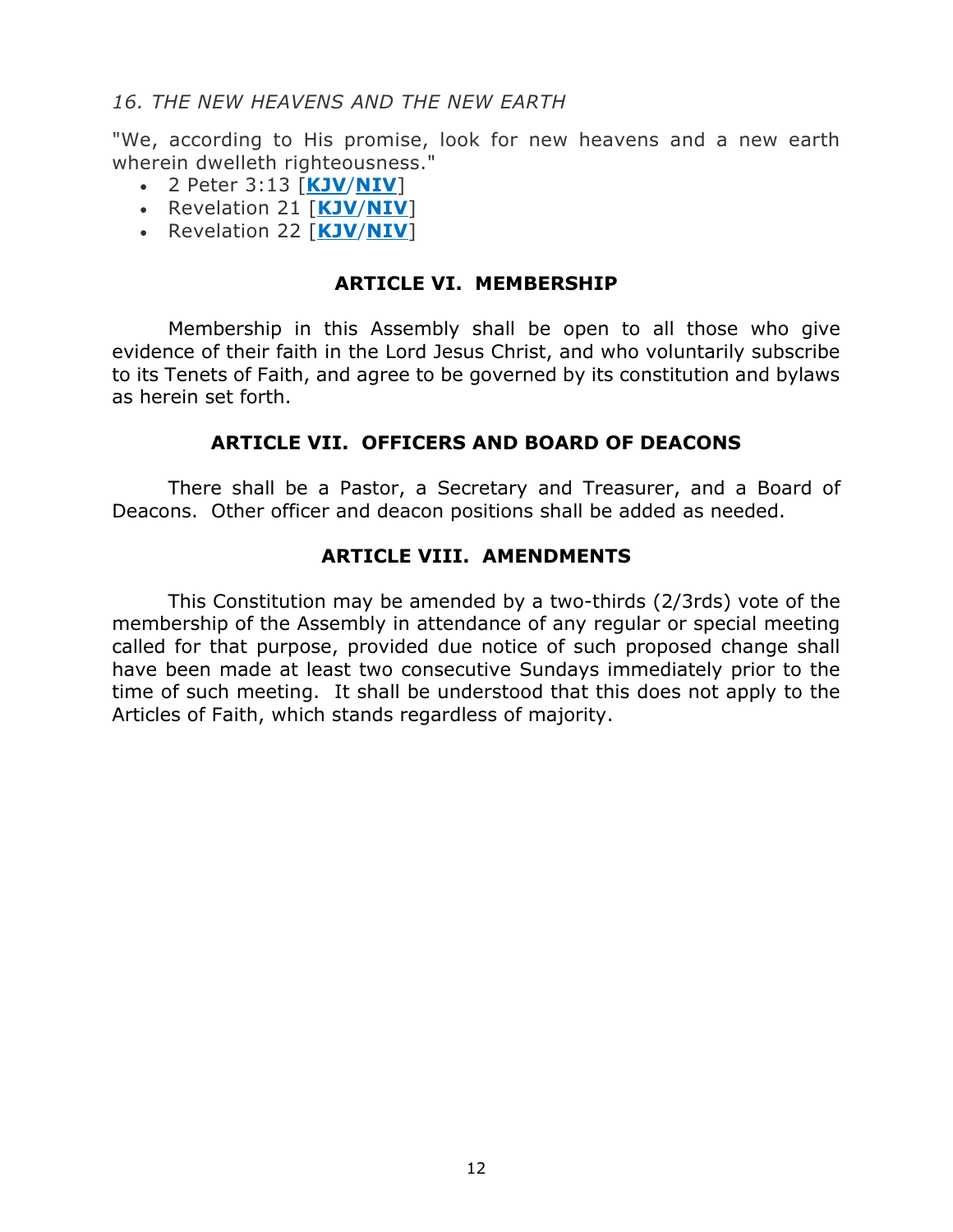# **BYLAWS OF DALLAS FIRST ASSEMBLY OF GOD**

These Bylaws define the respective roles and responsibilities of the officers, committees and members of the Assembly, and provide for the appointment of officers, and authorize other acts and functions to promote the responsible and efficient governance and operation of the Assembly. The definitions set forth below apply to both the Constitution and these Bylaws.

#### **DEFINITIONS**

**Official Board** – Means the Pastor and the Board of Deacons

**Spirit-Filled** – The Holy Spirit empowers us to live the life that glorifies God and to use us for His purposes. Ephesians 3:14-19 [**[KJV](https://www.biblegateway.com/passage/?search=ephesians+3%3A14-19&version=KJV)**/**[NIV](https://www.biblegateway.com/passage/?search=ephesians+3%3A14-19&version=KJV)**] says "For this reason I bow my knees before the Father, from whom every family in heaven and on earth is named, that according to the riches of his glory he may grant you to be strengthened with power through his Spirit in your inner being**,** so that Christ may dwell in your hearts through faith—that you, being rooted and grounded in love, may have strength to comprehend with all the saints what is the breadth and length and height and depth, and to know the love of Christ that surpasses knowledge, that you may be filled with all the fullness of God."

### **ARTICLE I. DUTIES OF OFFICERS AND DEACONS**

#### **GOVERNANCE**

The Pastor, Secretary and Treasurer are the Officers of the Assembly. Together, the Officers and Board of Deacons shall constitute the Official Board. The Official Board may create or eliminate other positions it determines necessary for the operation of the Assembly. All matters of church governance shall be carried out by the Official Board except in matters affecting the entire body. In such matters, the Official Board shall present its recommendations to the Assembly for ratification.

**Section 1. The Pastor** of the Assembly shall be considered as the spiritual overseer of the Assembly and shall direct all of its activities. The Pastor shall be the president of the corporation and shall act as chairman of all the business meetings of the Assembly and of the Board of Deacons and shall be an ex officio member of all committees or departments. The Pastor shall provide for all the services of the Assembly and shall arrange for all special meetings, conventions, or revival campaigns. No person shall be invited to speak or preach in the Assembly without the Pastor's approval.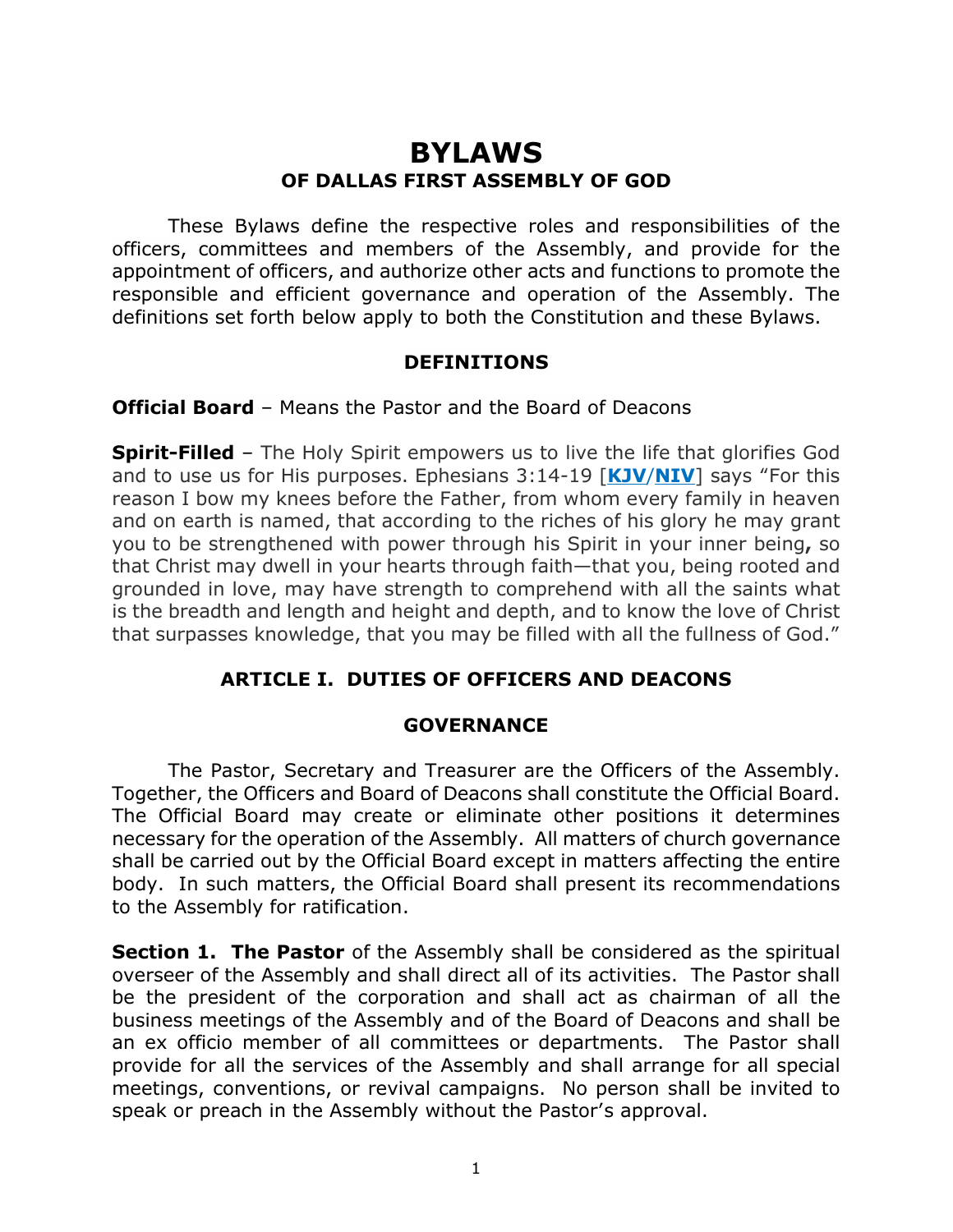*Section 2.* **The Board of Deacons** will consist of not less than three (3) members, under the oversight and guidance of the Pastor, and shall be responsible for the spirit and management of the Assembly. Of this Board of Deacons, one may be Secretary and one may be Treasurer.

- A. The Board of Deacons is elected to serve the church and therefore shall act in an advisory capacity with the Pastor in all matters pertaining to the Assembly in its spiritual life and in the ministry of its ordinances. The Board of Deacons shall act in the examination of applicants for membership, and also in the administration of discipline.
- B. Members of the Official Board must be at least 21 years old and be active members of the Assembly for at least one (1) year.
- C. A majority present at any meeting of the Board of Deacons shall constitute a quorum, provided all the members have been notified to be present.
- D. In the event the Assembly is temporarily without a pastor, or the pastor is unable to be present, the Board of Deacons shall be empowered to provide for its own Chair from its own membership in order to transact business for the Assembly.

**Section 3. Deacons** will be Spirit-Filled believers elected to specific positions carrying certain responsibilities that are currently described as follows:

- A. **The Secretary** is the custodian of all legal documents of the Assembly and shall keep the minutes of the official meetings of the Board of Deacons and of the annual and special business meetings of the Assembly. The Secretary shall keep a record of the membership of the Assembly and perform any other clerical work necessary for the proper discharge of such duties.
- B. **The Treasurer** is entrusted with all the finances of the Assembly and shall deposit all funds in a responsible bank in the name of the Assembly, disbursing the same as authorized by the Pastor and Board of Deacons. All checks shall have two authorized signatures. The Treasurer shall direct the preparation of the financial books and records concerning receipts and disbursements of the Assembly and provide financial reports at the regular meeting of the Official Board and the Assembly's annual business meeting. All accounts may be audited under the direction of the Pastor and Board of Deacons as necessary.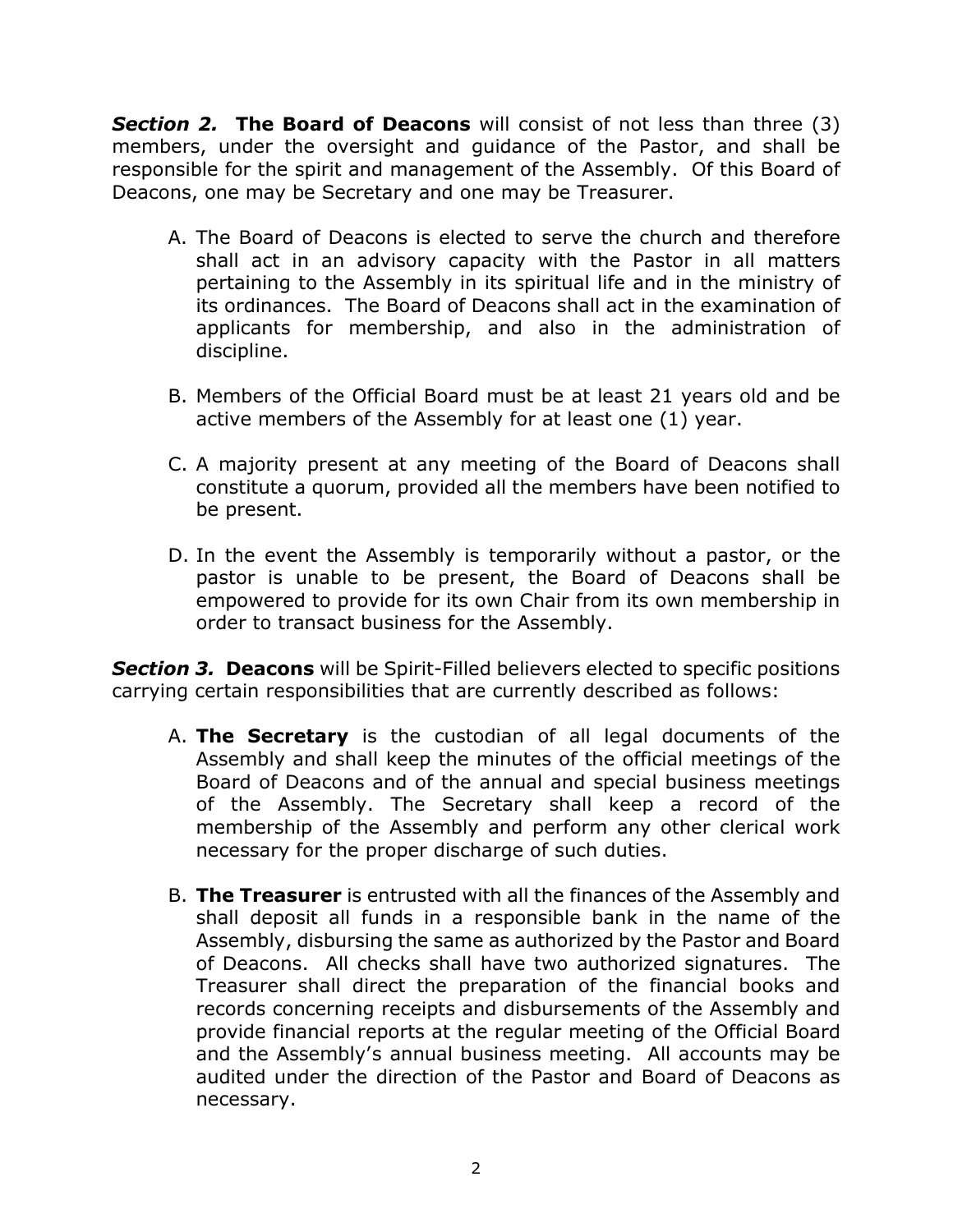- C. **The Building Overseer** is responsible for building maintenance and upkeep of the buildings both inside and out. The Building Overseer is not responsible to do the work but shall present to the Official Board maintenance and upkeep needs and arrange for such to be completed.
- D. **The Church Safety Advocate** is responsible for the overall safety of the congregation while attending church-related activities and will work with the Official Board to review and maintain policies and make provision for regular training for all workers, in all matters related to the overall safety of the congregation while attending any official Assembly activities.
- E. **The Property Overseer** is responsible for the upkeep and maintenance of church property that is outside of and not a part of a fixed building including grounds, parking lot, vehicles, signs, outside lighting, etc. The Property Overseer is not responsible to do the work but to present to the Official Board maintenance and upkeep needs of the property and arrange for such to be completed.

# **ARTICLE II. ELECTIONS AND VACANCIES**

**Section 1.** The Official Board shall create and establish voting procedures and methods necessary for taking any official votes affecting the entire Assembly.

*Section 2.* The Pastor shall be elected for an indefinite period of time. He shall be nominated by a Pastoral Search Committee consisting of the Board of Deacons and two (2) members of the Assembly who are appointed by the Board of Deacons. Election shall be by secret ballot at the annual business meeting of the Assembly or at a special meeting called for that purpose. A two-thirds (2/3) majority vote of all votes cast shall be required to constitute an election.

**Section 3.** Deacon positions will be elected by the congregation at the Annual Business Meeting. Each Deacon position will be voted on individually, with the nominee taking the most votes being elected.

#### *Section 4. The Board of Deacons*

A. The Board of Deacons shall be nominated and presented for election by a Deacon Nominating Committee, consisting of the Pastor, the Board of Deacons and two (2) additional members of the Assembly appointed by the Official Board for this purpose. Nomination forms may be submitted by the Official Board or a voting member of the Assembly to the Deacon Nominating Committee for a two-week period beginning four weeks prior to the annual business meeting.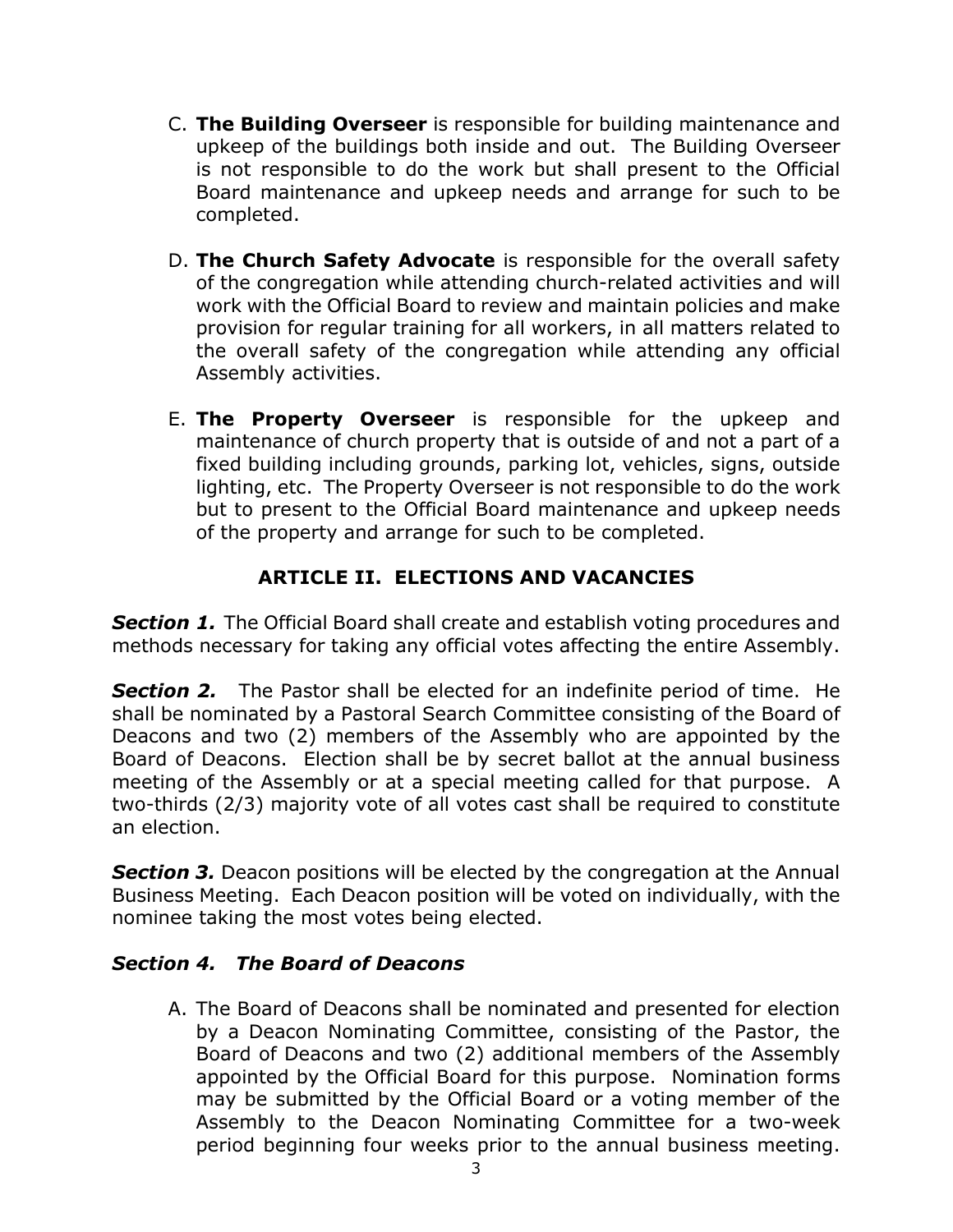The Official Board shall create and establish a process to govern nominations made to the Deacon Nominating Committee.

- B. Board terms of office shall not exceed 3 years from time of election, except that the office of Treasurer will serve a 5-year term.
- C. No Board Members shall succeed themselves in office without the lapse of one year. However, if there are not enough nominations to fill vacated positions, those Board Members whose terms are completed may stay on the Board to fill vacant positions until a successful candidate can be nominated and elected. Any special decisions that need to be made for **this transition** will be determined by the Official Board.

#### *Section 5. Vacancies.*

A. **The Pastor**. In the event a pastor has serious charges credibly preferred against him, or his ministry has ceased to be effective, or no provision has been made for termination of his ministry, power is vested in the Board of Deacons to ask for the resignation of the Pastor at any of its regular business meetings. If such resignation is refused, the pastorate shall not be considered vacant until the action of the Board of Deacons has been confirmed by a majority vote of the congregation at a meeting called for the purpose, such meeting to be presided over by the District officers. When a vacancy in the pastorate shall occur, a supply shall be arranged by the Board of Deacons until a pastor shall be elected as prescribed in Section 2 of this Article. In the case of a pastor's removal from office, a report of such action shall be made to the Georgia District.

#### B. **Other Officers and Deacons**:

- 1. Any position may be declared vacant by an act of a majority of the membership of the Board of Deacons at any regular or special business meeting.
- 2. Grounds for such action shall be: (a) Unscriptural conduct, (b) Doctrinal departure from the Statement of Fundamental Truths, (c) Incompetency in office, or (d) For any good cause.
- 3. Any incumbent under charges shall have opportunity for a fair and impartial hearing before the Assembly at a special meeting called for that purpose if they so desire.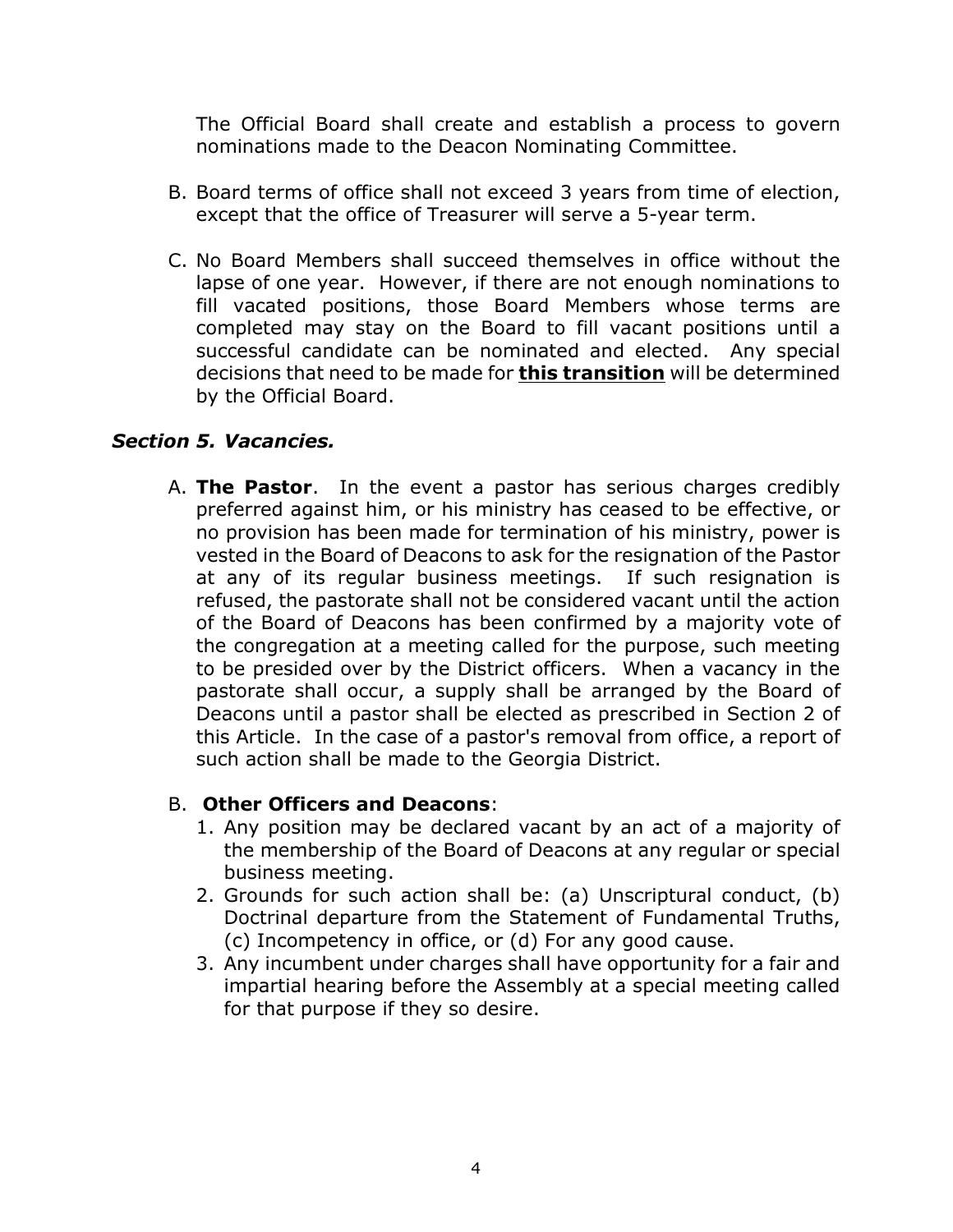### **ARTICLE III. MEMBERSHIP**

*Section 1. Membership Eligibility***.** Membership in this Assembly shall be open to all those who give evidence of their faith in the Lord Jesus Christ, and who voluntarily subscribe to its Statement of Fundamental Truths, and agree to be governed by its Constitution and Bylaws as herein set forth.

*Section 2. Voting Membership.* All those who have been accepted into the membership of the Assembly shall constitute the legal voting membership of the Assembly, provided they are eighteen (18) years of age or over, that they regularly attend services, are living consistent Christian lives and are in agreement with our distinctive testimony.

*Section 3. Inactive Membership.* Those who have moved to another community but have not yet transferred their membership to another church, along with those who for any other cause (except physical disability, or temporary absence from the community) shall have absented themselves from the regular services of this Assembly for a period of three (3) months or more, shall be classified as inactive members, and shall not be qualified to participate in the business of this Assembly. If an inactive member becomes active again by resumed attendance at church services for a period of three (3) months, upon request, the Official Board may return their name to the active list without formal reception.

*Section 4. Honorary Members.* Honorary members shall consist of those members who have entered the ministry as District Officers, Pastors, Evangelists, Missionaries, Religious Educators, or those serving in the Armed Services, which makes it impossible to serve as active members. Honorary membership recognition shall continue as long as the member remains sound in doctrine and maintains a cooperative attitude toward the home Assembly. Voting privilege may be granted at the discretion of the Official Board.

*Section 5. The Standard of Membership.* The standard of membership of this Assembly shall be:

A. Evidence of a genuine experience in regeneration (the new birth).

- John 1:12-13 [**[KJV](https://www.biblegateway.com/passage/?search=john+1%3A12-13&version=KJV)**/**[NIV](https://www.biblegateway.com/passage/?search=john+1%3A12-13&version=NIV)**]
- John 3:3-8 [**[KJV](https://www.biblegateway.com/passage/?search=john+3%3A3-8&version=KJV)**/**[NIV](https://www.biblegateway.com/passage/?search=john+3%3A3-8&version=NIV)**]
- 1 Peter 1:18-25 [**[KJV](https://www.biblegateway.com/passage/?search=1+Peter+1%3A18-25&version=KJV)**/**[NIV](https://www.biblegateway.com/passage/?search=1+Peter+1%3A18-25&version=NIV)**]
- B. Evidence of a consistent Christian life.
	- Romans 6:4 [**[KJV](https://www.biblegateway.com/passage/?search=Romans+6%3A4&version=KJV)**/**[NIV](https://www.biblegateway.com/passage/?search=Romans+6%3A4&version=NIV)**]
	- Romans 8:1-4 [**[KJV](https://www.biblegateway.com/passage/?search=Romans+8%3A1-4&version=KJV)**/**[NIV](https://www.biblegateway.com/passage/?search=Romans+8%3A1-4&version=NIV)**]
	- Romans 13:13-14 [**[KJV](https://www.biblegateway.com/passage/?search=Romans+13%3A+13-14&version=KJV)**/**[NIV](https://www.biblegateway.com/passage/?search=Romans+13%3A+13-14&version=NIV)**]
	- Ephesians 4:17-32 [**[KJV](https://www.biblegateway.com/passage/?search=Ephesians+4%3A17-32&version=KJV)**/**[NIV](https://www.biblegateway.com/passage/?search=Ephesians+4%3A17-32&version=NIV)**]
	- Ephesians 5:1-2 [**[KJV](https://www.biblegateway.com/passage/?search=Ephesians+5%3A1-2&version=KJV)**/**[NIV](https://www.biblegateway.com/passage/?search=Ephesians+5%3A1-2&version=NIV)**]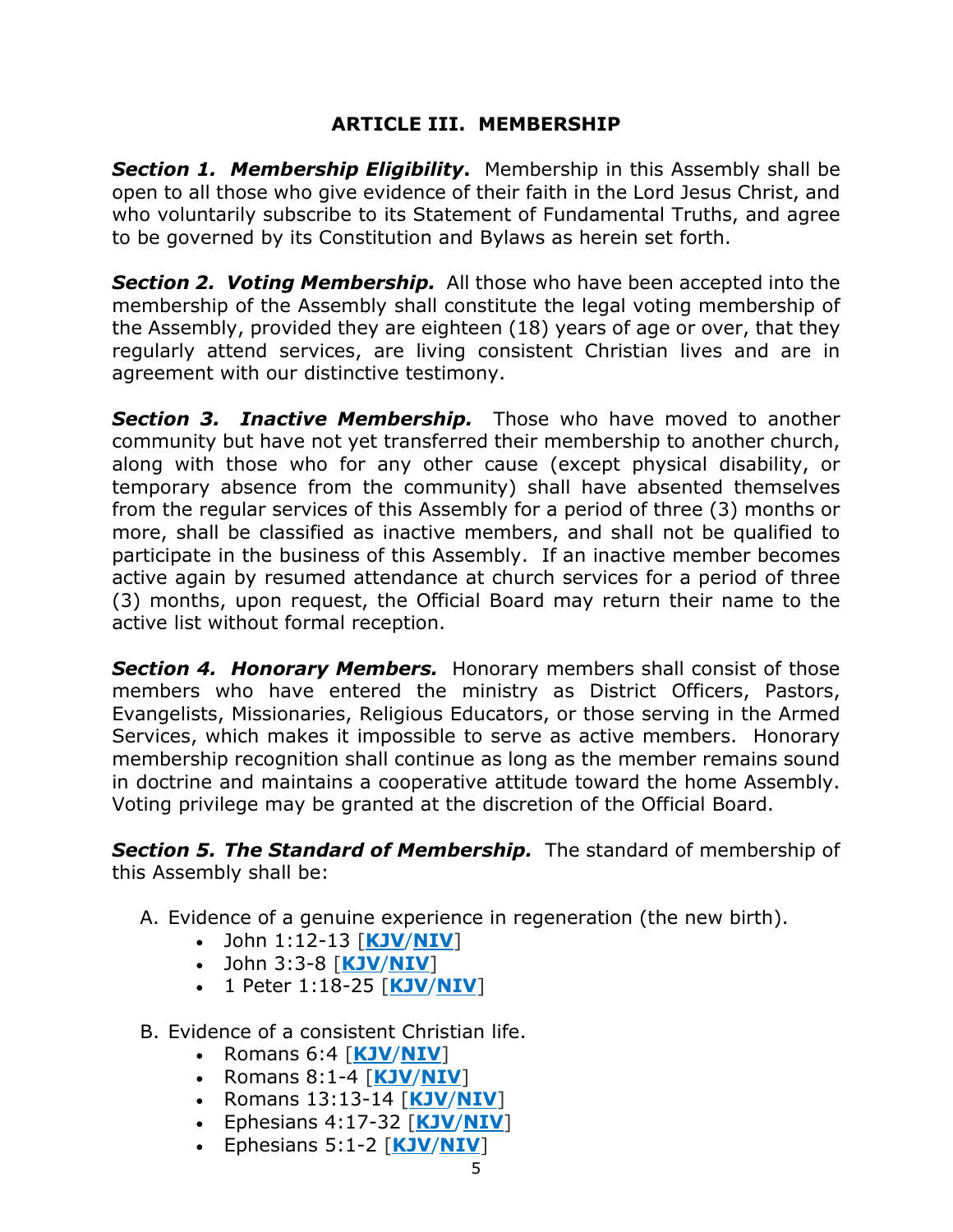- Ephesians 5:15 [**[KJV](https://www.biblegateway.com/passage/?search=Ephesians+5%3A15&version=KJV)**/**[NIV](https://www.biblegateway.com/passage/?search=Ephesians+5%3A15&version=NIV)**]
- 1 John 1:6-7 [**[KJV](https://www.biblegateway.com/passage/?search=1+john+1%3A6-7&version=KJV)**/**[NIV](https://www.biblegateway.com/passage/?search=1+john+1%3A6-7&version=NIV)**]
- C. Faithful in tithing to the Lord.
	- Leviticus 27:30 [**[KJV](https://www.biblegateway.com/passage/?search=leviticus+27%3A30&version=KJV)**/**[NIV](https://www.biblegateway.com/passage/?search=leviticus+27%3A30&version=NIV)**]
	- Numbers 18:25-28 [**[KJV](https://www.biblegateway.com/passage/?search=numbers+18%3A25-28&version=KJV)**/**[NIV](https://www.biblegateway.com/passage/?search=numbers+18%3A25-28&version=NIV)**]
	- Deuteronomy 14:22-24 [**[KJV](https://www.biblegateway.com/passage/?search=deuteronomy+14%3A22-24&version=KJV)**/**[NIV](https://www.biblegateway.com/passage/?search=deuteronomy+14%3A22-24&version=NIV)**]
	- 2 Chronicles 31:5-6 [**[KJV](https://www.biblegateway.com/passage/?search=2+Chronicles+31%3A+5-6&version=KJV)**/**[NIV](https://www.biblegateway.com/passage/?search=2+Chronicles+31%3A+5-6&version=NIV)**]
- D. To fully subscribe to the Tenets of Faith as set forth in the Constitution adopted by the Assembly.
- E. Actively participates in the activities of the Assembly according to his or her ability.

### *Section 6. Reception of Members.*

- A. Persons desiring to become active members of the Assembly shall make the fact known to the Pastor, who shall examine the applicant according to the standard of membership.
- B. The Pastor shall present the names of those who apply for membership with a recommendation to the Board of Deacons who shall act upon said recommendation and render a final decision. All persons who meet the membership requirements shall be received in the Assembly publicly at any of the regular Sunday services and their names inscribed on the Assembly's membership roster.

### *Section 7. Discipline*

- A. Any member of the Assembly who is willfully absent from the regular services of the Assembly for a period of three (3) consecutive months, or who shall be under charges, shall be temporarily suspended from active voting membership pending investigation and final decision in such case.
- B. Unscriptural conduct or doctrinal department from the Tenets of Faith held by this Assembly shall be considered sufficient grounds upon which any person may be disqualified as a member.
	- Matthew 18:15-18 [**[KJV](https://www.biblegateway.com/passage/?search=Matthew+18%3A15-18&version=KJV)**/**[NIV](https://www.biblegateway.com/passage/?search=Matthew+18%3A15-18&version=NIV)**]
	- Romans 16:17-18 [**[KJV](https://www.biblegateway.com/passage/?search=romans+16%3A17-18&version=KJV)**/**[NIV](https://www.biblegateway.com/passage/?search=romans+16%3A17-18&version=NIV)**]
	- 1 Corinthians 5:11 [**[KJV](https://www.biblegateway.com/passage/?search=1+Corinthians+5%3A11&version=KJV)**/**[NIV](https://www.biblegateway.com/passage/?search=1+Corinthians+5%3A11&version=NIV)**]
	- Galatians 1:8-9 [**[KJV](https://www.biblegateway.com/passage/?search=galatians+1%3A8-9&version=KJV)**/**[NIV](https://www.biblegateway.com/passage/?search=galatians+1%3A8-9&version=NIV)**]
	- Titus 3:1-15 [**[KJV](https://www.biblegateway.com/passage/?search=titus+3%3A1-15&version=KJV)**/**[NIV](https://www.biblegateway.com/passage/?search=titus+3%3A1-15&version=NIV)**]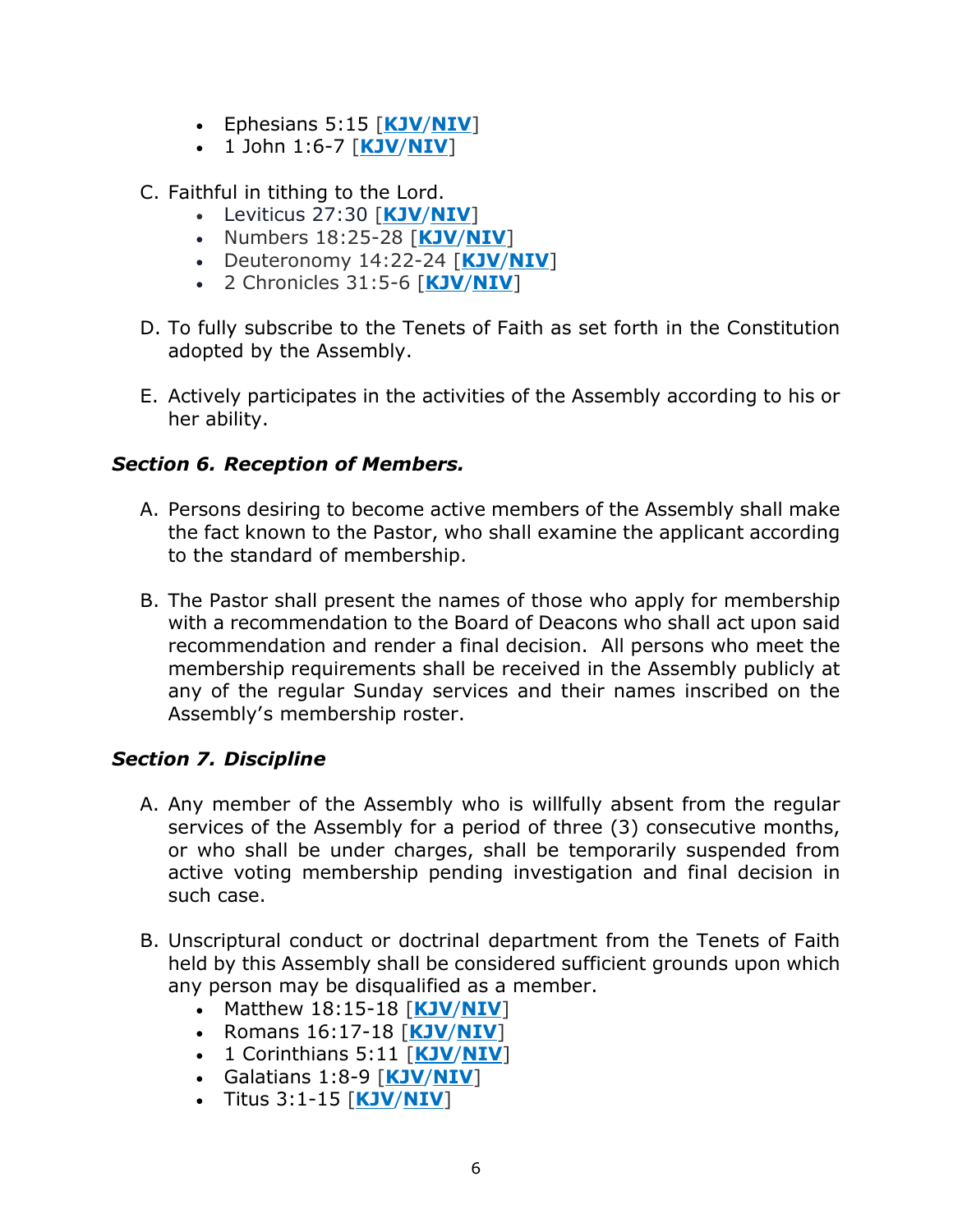*Section 8.* The Official Board shall be authorized to revise the membership roll of the Assembly, and to remove from the list of active members the names of those deceased, together with the names of those who have been absent or withdrawn from the fellowship for a period of three (3) months, or who may have fallen into sin and whose lives may have become inconsistent with the standards and teachings of the Assembly. The following rules and instructions shall be observed as occasion may require.

- Matthew 18:15-17 [**[KJV](https://www.biblegateway.com/passage/?search=matthew+18%3A15-17&version=KJV)**/**[NIV](https://www.biblegateway.com/passage/?search=matthew+18%3A15-17&version=NIV)**]
- Romans 16:17-18 [**[KJV](https://www.biblegateway.com/passage/?search=romans+16%3A17-18&version=KJV)**/**[NIV](https://www.biblegateway.com/passage/?search=romans+16%3A17-18&version=NIV)**]
- 1 Corinthians 5:1-5 [**[KJV](https://www.biblegateway.com/passage/?search=1+Corinthians+5%3A+1-5&version=KJV)**/**[NIV](https://www.biblegateway.com/passage/?search=1+Corinthians+5%3A+1-5&version=NIV)**]
- 2 Thessalonians 3:6-15 [**[KJV](https://www.biblegateway.com/passage/?search=2+Thessalonians+3%3A6-15&version=KJV)**/**[NIV](https://www.biblegateway.com/passage/?search=2+Thessalonians+3%3A6-15&version=NIV)**]

If a member's name is removed for cause, they shall be notified of the action through the Secretary. If appeal is made to the Official Board for reconsideration and reinstatement is not granted, the dismissed member may appeal to the congregation at a special meeting called for that purpose. The action of the Assembly, by majority vote, shall be considered final.

### **ARTICLE V. OTHER MINISTRIES**

Should other Ministries be created they shall operate under the general supervision of the Pastor as a branch of the activities of the Assembly and have the right to elect leaders of such Ministries.

### **ARTICLE VI. PROPERTY RIGHTS**

**Section 1.** All property of the Assembly, real or personal, shall be taken, held, sold, transferred, or conveyed in the corporate name of the Assembly.

**Section 2.** In the event this Assembly located within the Georgia District shall be divided over doctrinal or any other issues, all property of the Assembly shall remain with those members, whatever their number, desiring continued affiliation with the Assemblies of God and adhering to its Statement of Fundamental Truths. The determination of which group members desire continued affiliation with the Assemblies of God and adheres to its Statement of Fundamental Truths shall be arbitrated by the District Executive Committee of the Georgia District Council, and its decision shall be final and binding.

### **ARTICLE VII. ORDER OF BUSINESS**

The Official Board shall establish the order of business for any annual or special business meeting of the Assembly.